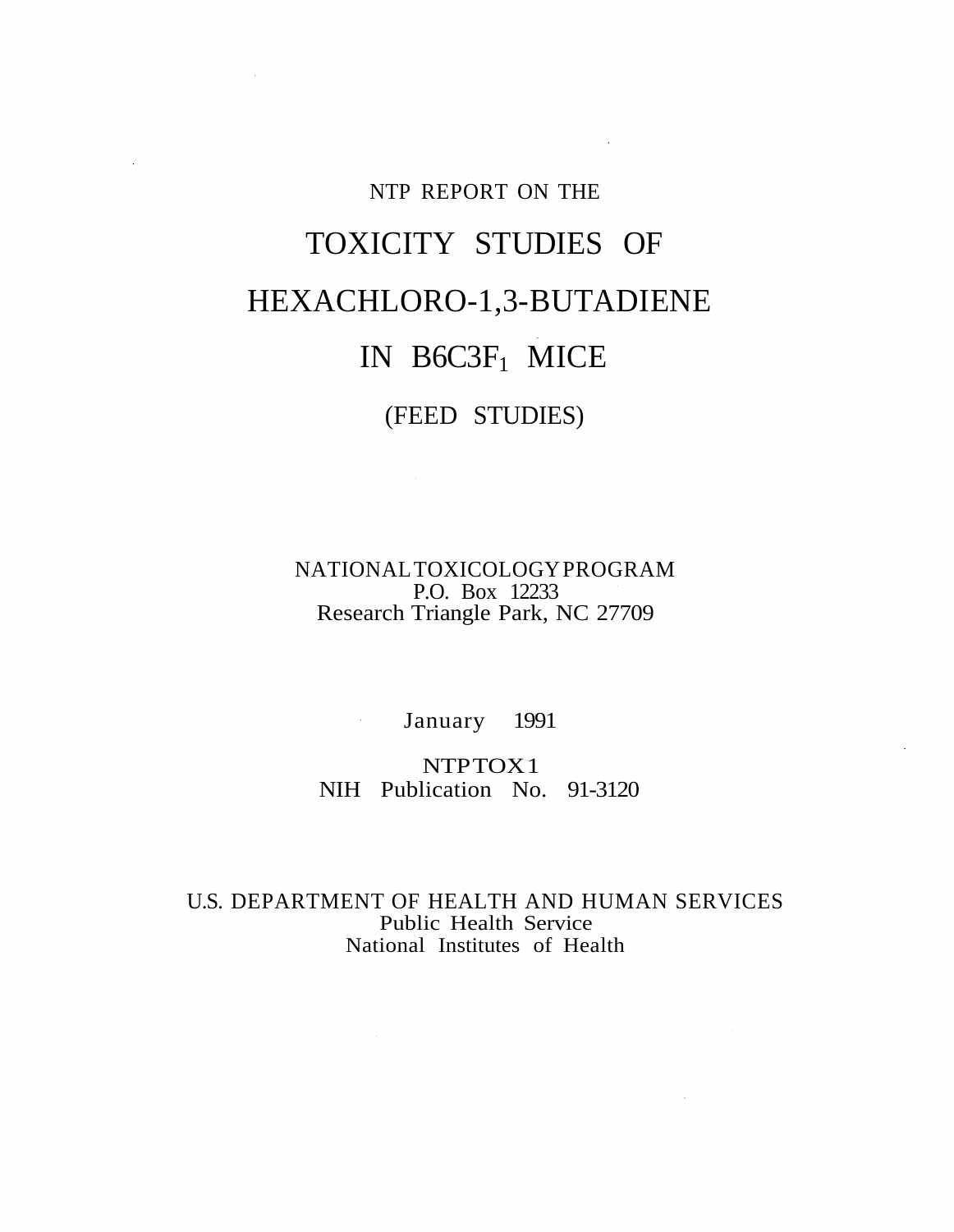#### **FOREWORD**

The National Toxicology Program (NTP) is made up of four charter agencies of the U.S. Department of Health and Human Services (DHHS): the National Cancer Institute (NCI), National Institutes of Health; the National Institute of Environmental Health Sciences (NIEHS), National Institutes of Health; the National Center for Toxicological Research (NCTR), Food and Drug Administration; and the National Institute for Occupational Safety and Health (NIOSH), Centers for Disease Control. The NTP coordinates the relevant programs, staff, and resources from these Public Health Service agencies relating to basic and applied research and to biological assay development and validation.

The NTP develops, evaluates, and disseminates scientific information about potentially toxic and hazardous chemicals. This knowledge is used for protecting the health of the American people and for the primary prevention of disease.

The studies described in this Toxicity Study Report were performed under the direction of the NIEHS and were conducted in compliance with NTP chemical health and safety requirements and must meet or exceed all applicable Federal, state, and local health and safety regulations. Animal care and use were in accordance with the Public Health Service Policy on Humane Care and Use of Animals.

These studies are designed and conducted to characterize and evaluate the toxicologic potential of selected chemicals in laboratory animals. Chemicals selected for NTP toxicology studies are chosen primarily on the bases of human exposure, level of production, and chemical structure.

Anyone who is aware of related ongoing or published studies not mentioned in this report, or of any errors in this report is encouraged to make this information known to the NTP. Comments and questions should be directed to Dr. J.R. Bucher, NIEHS, P.O. Box 12233, Research Triangle Park, NC 27709 (919-541-4532).

These NTP Toxicity Study Reports are available for sale from the National Technical Information Service, U.S. Department of Commerce, 5285 Port Royal Road, Springfield, VA 22161 (703-487-4650). Single copies of this Toxicity Study Report are available without charge while supplies last from the NTP Public Information Office, NIEHS, P.O. Box 12233, Research Triangle Park, NC 27709 (919 541-3991).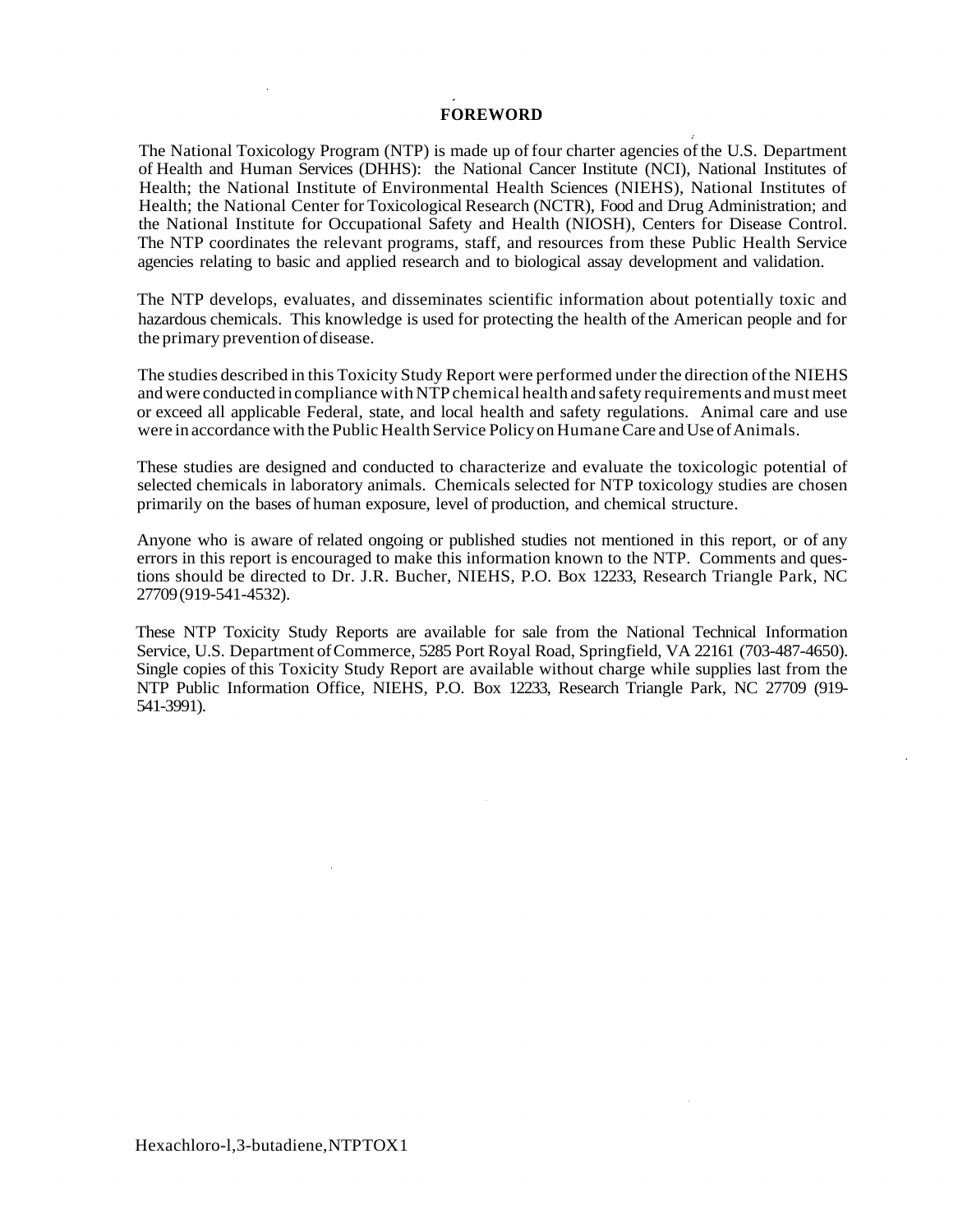## **TOXICITY STUDIES OF HEXACHLORO-1,3-BUTADIENE**  IN B6C3F1 MICE

## **(FEED STUDIES)**

### **Raymond S.H. Yang, Ph.D., Study Scientist**

**NATIONAL TOXICOLOGY PROGRAM P.O. Box 12233 Research Triangle Park, NC 27709** 

**January 1991** 

**NTP TOX 1 NIH Publication No. 91-3120** 

### U.S. DEPARTMENT OF HEALTH AND HUMAN SERVICES **Public Health Service National Institutes of Health**

**These studies were supported in part by funds from the Comprehensive Environmental Response, Compensation, and Liability Act trust fund by interagency agreement with the Agency for Toxic Substances and Disease Registry, U.S. Public Health Service.**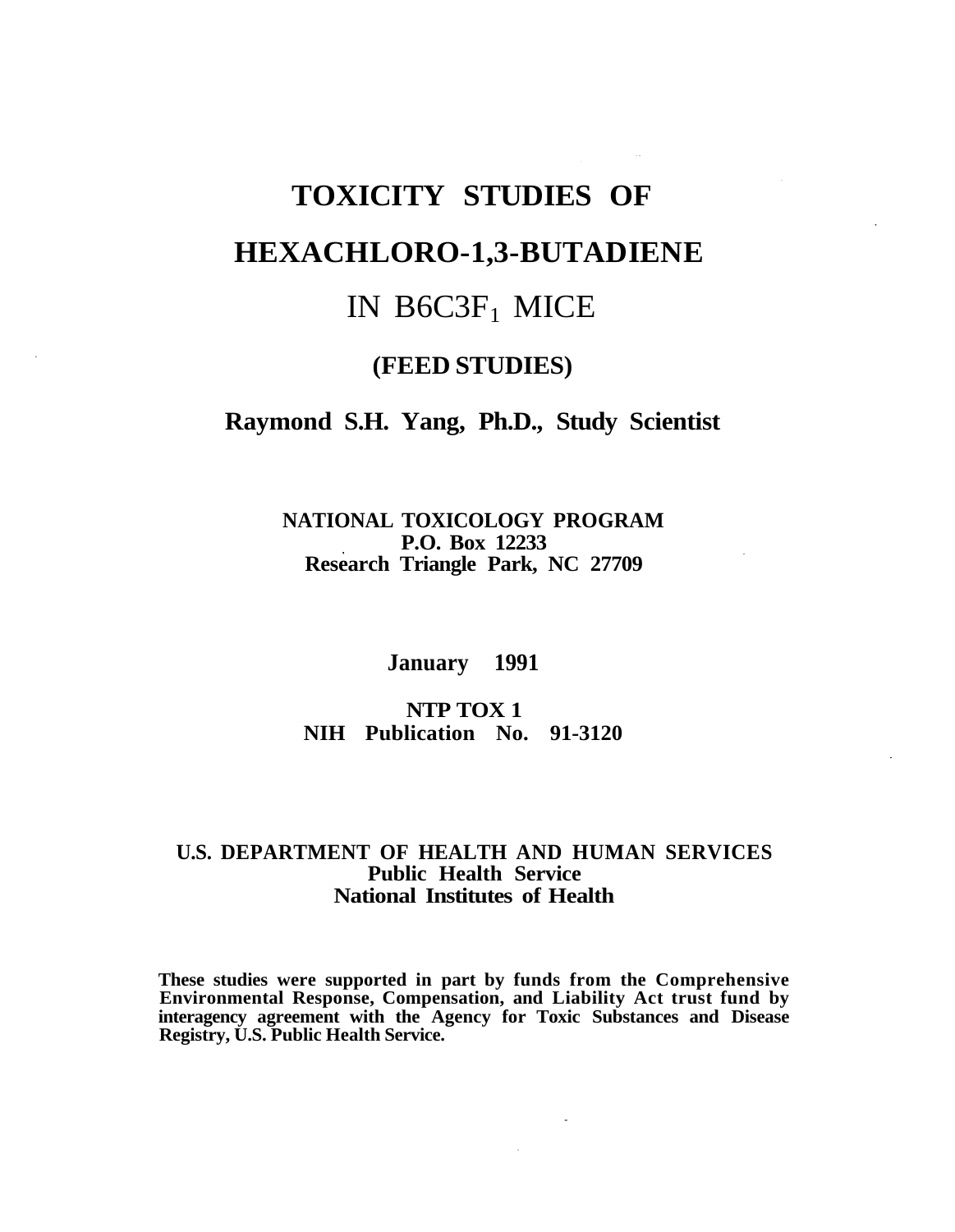#### **CONTENTS**

 $\mathbf{q}$ 

|              | <u>UUNIBNIS S</u><br>the control of the state of the con-                                                                                                                                                                      |  | <b>PAGE</b> |
|--------------|--------------------------------------------------------------------------------------------------------------------------------------------------------------------------------------------------------------------------------|--|-------------|
|              |                                                                                                                                                                                                                                |  |             |
|              |                                                                                                                                                                                                                                |  |             |
|              |                                                                                                                                                                                                                                |  |             |
|              |                                                                                                                                                                                                                                |  |             |
| $\mathbf{L}$ |                                                                                                                                                                                                                                |  |             |
| $\Pi$ .      |                                                                                                                                                                                                                                |  |             |
| III.         |                                                                                                                                                                                                                                |  |             |
| IV.          | DISCUSSION AND CONCLUSIONS (and the contract of the contract of the contract of the contract of the contract of the contract of the contract of the contract of the contract of the contract of the contract of the contract o |  |             |
| $V_{\star}$  |                                                                                                                                                                                                                                |  |             |

 $\hat{\mathcal{A}}$ 

 $\sim 10$ 

 $\label{eq:2.1} \frac{1}{\sqrt{2\pi}}\int_{\mathbb{R}^3}\frac{1}{\sqrt{2\pi}}\left(\frac{1}{\sqrt{2\pi}}\right)^2\frac{1}{\sqrt{2\pi}}\frac{1}{\sqrt{2\pi}}\frac{1}{\sqrt{2\pi}}\frac{1}{\sqrt{2\pi}}\frac{1}{\sqrt{2\pi}}\frac{1}{\sqrt{2\pi}}\frac{1}{\sqrt{2\pi}}\frac{1}{\sqrt{2\pi}}\frac{1}{\sqrt{2\pi}}\frac{1}{\sqrt{2\pi}}\frac{1}{\sqrt{2\pi}}\frac{1}{\sqrt{2\pi}}\frac{1}{\sqrt{2\pi}}\frac$ 

 $\bar{\mathcal{L}}$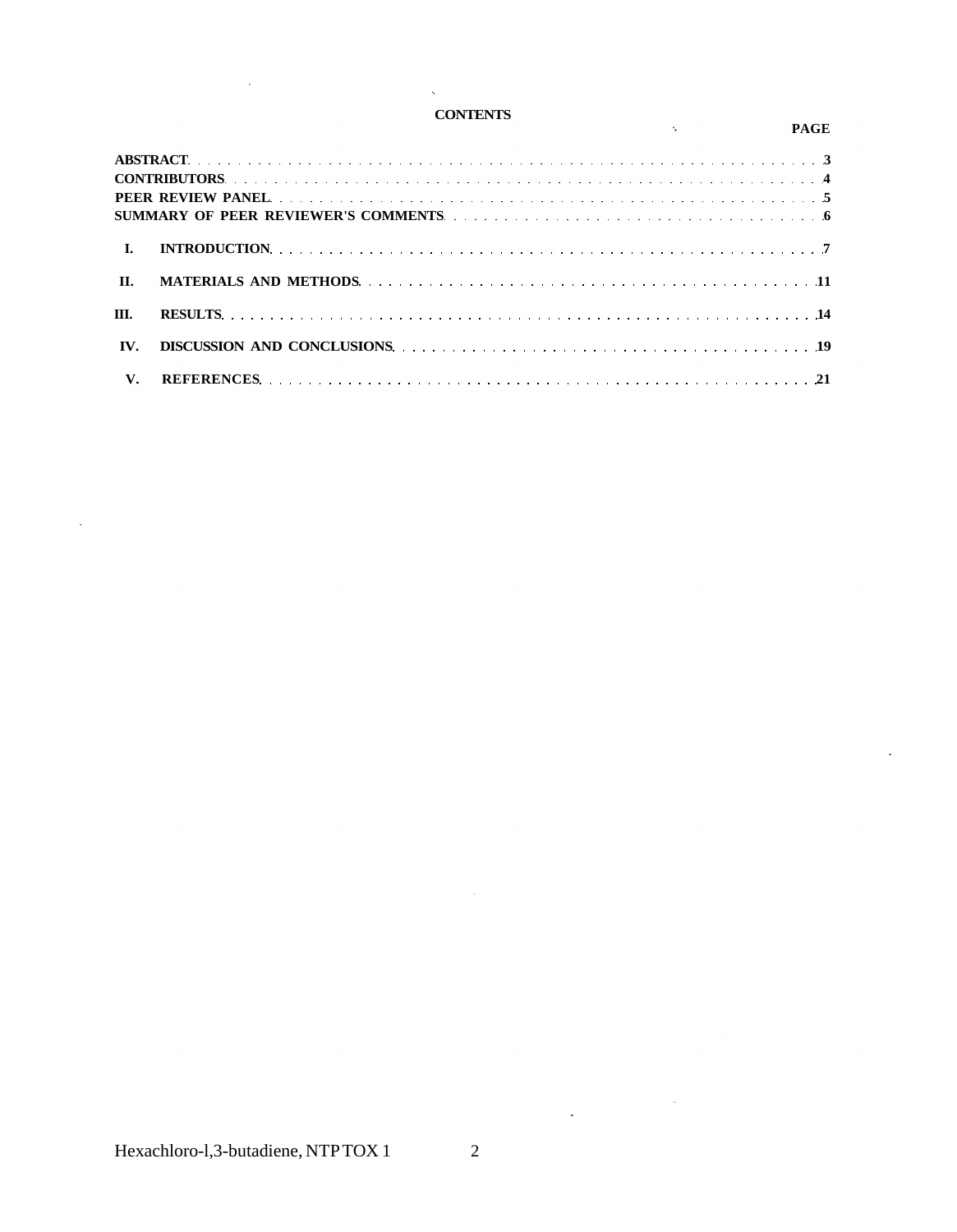

#### **HEXACHLORO-1,3-BUTADIENE**

#### CAS No. 87-68-3

 $C_4Cl_6$  Molecular weight 260.7

Synonyms: HCBD; hexachlorobutadiene; 1,1,2,3,4,4-hexachloro-1,3-butadiene; perchlorobutadiene

Trade Names: C 46; Dolen-Pur

#### **ABSTRACT**

Two-week and 13-week toxicity studies of hexachloro-1,3-butadiene incorporated in the diet were conducted in  $B6C3F<sub>1</sub>$  mice. Groups of five mice of each sex received diets containing 0, 30, 100, 300, 1,000, or 3,000 ppm hexachloro-1,3-butadiene for 15 days. Toxic responses in the 2-week studies, primarily in the higher dose groups, included abnormal clinical signs (lethargy, hunched posture, rough hair coats, light sensitivity, and/or incoordination), deaths (all mice in the two highest dose groups died by day 7), body and organ weight depression, and gross and histopathologic changes. The most prevalent microscopic lesion, seen in all hexachloro-1,3-butadiene-dosed mice, was renal tubular cell necrosis and/or regeneration. Regeneration was seen in lower dose groups. In addition to kidney lesions, histopathologic changes were also seen in the liver (hepatocyte necrosis, cytoplasmic vacuolization), lymphoid tissues (lymph node necrosis, depletion), and testis (seminiferous tubule giant cells) of mice in the two highest dose groups which died during the first week of the studies.

Thirteen-week studies were conducted in which groups of 10 mice per sex received 0, 1, 3, 10, 30, or 100 ppm hexachloro-1,3-butadiene in feed (corresponding to doses of 0, 0.1, 0.4, 1.5, 4.9, or 16.8 mg/kg per day for males and 0.2, 0.5, 1.8, 4.5, or 19.2 mg/kg per day for females). No compound-related clinical signs or deaths were observed. Compared with controls, body weight gain was reduced in males receiving 30 and 100 ppm (—49% and —56%, respectively) and females receiving 100 ppm ( —47%). Kidney weights were reduced in the males receiving 30 and 100 ppm and females receiving 100 ppm. A compound-related increase in tubular cell regeneration in the renal cortex occurred in male and female mice. This lesion, characterized by a diffuse increase in basophilia of the tubular epithelial cytoplasm and an increase in the number of nuclei, increased in severity with increased dose. The motility of sperm from dosed mice was lower, though not dose related, than that from controls. Female mice were more susceptible to the toxicity of hexachloro-1,3-butadiene than male mice. Based on the histopathologic evaluations, the no-observed-adverse-effect level appeared to be 10 ppm for the male mice in this 13-week study; no such level was identified for the female mice.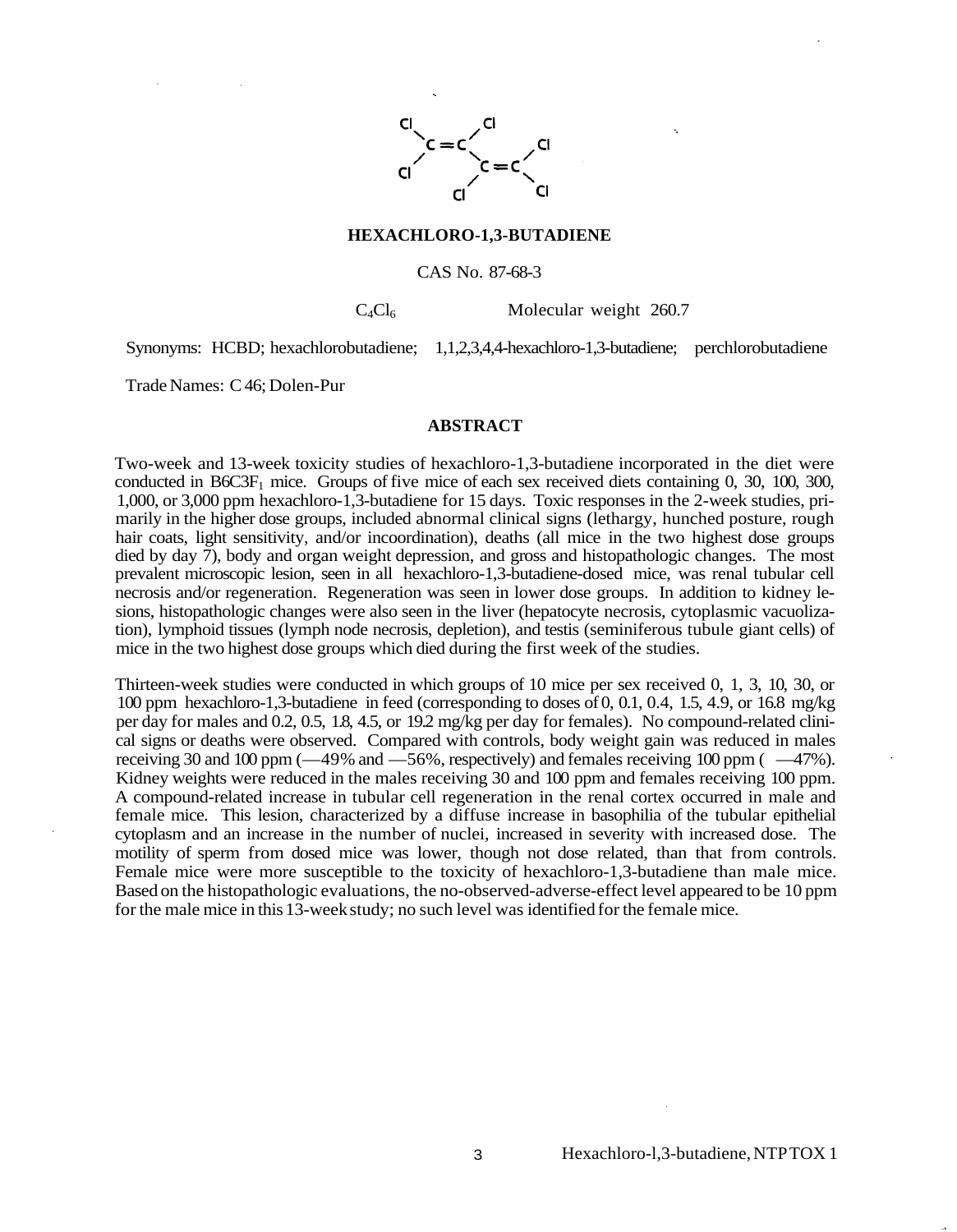#### **CONTRIBUTORS**

The NTP Report on the Toxicity Studies of hexachloro-1,3-butadiene is based on the 2-week studies that began in March 1985 and on the 13-week studies that began in August 1985 at Microbiological Associates, Inc. (Bethesda, MD).

#### **National Toxicology Program (Evaluated Experiment, Interpreted Results, and Reported Findings)**

Raymond S.H. Yang, Ph.D., Study Scientist

Joel Leininger, D.V.M., Ph.D. Michael Elwell, D.V.M., Ph.D.

John R. Bucher, Ph.D.<br>
Joel Leininger, D.V.M., Ph.D.<br>
James K. Selkirk, Ph.D.<br>
James K. Selkirk, Ph.D.

**NTP Pathology Working Group (Evaluated Slides and Prepared Pathology Report on 8/22/86)** 

| Michael Elwell, D.V.M., Ph.D. (Chair) (NTP) | LeRoy Hall, D.V.M., Ph.D. (NTP)   |
|---------------------------------------------|-----------------------------------|
| BholaGupta, B.V.Sc., Ph.D. (NTP)            | John Seely, D.V.M. (PATHCO, Inc.) |

Principal Contributors at Microbiological Associates, Inc. (Conducted Studies)

Louis Mulligan, Ph.D. Harold Paulin, M.S. Alan Levy, Ph.D.

**Principal Contributor at Pathology Associates, Inc. (Evaluated Tissues)** 

Lucas Brennecke, D.V.M.

Principal Contributors at Experimental Health Research and Testing, Inc.

Peter Millar, B.V.M.S., M.V.M., M.R.C.V.S. Susan R. Russell, B.S. Dushyant K. Gulati, Ph.D. Theresa A. Cocanougher, B.S.

#### **Principal Contributors at Analytical Sciences, Inc. (Contractor for Statistical Analysis)**

Steven Seilkop, M.S. Janet Teague, M.S.

**Principal Contributors at Carltech Associates, Inc. (Contractor for Technical Report Preparation)** 

William D. Theriault, Ph.D. John Warner, M.S. Abigail C. Jacobs, Ph.D. Naomi Levy, B.A.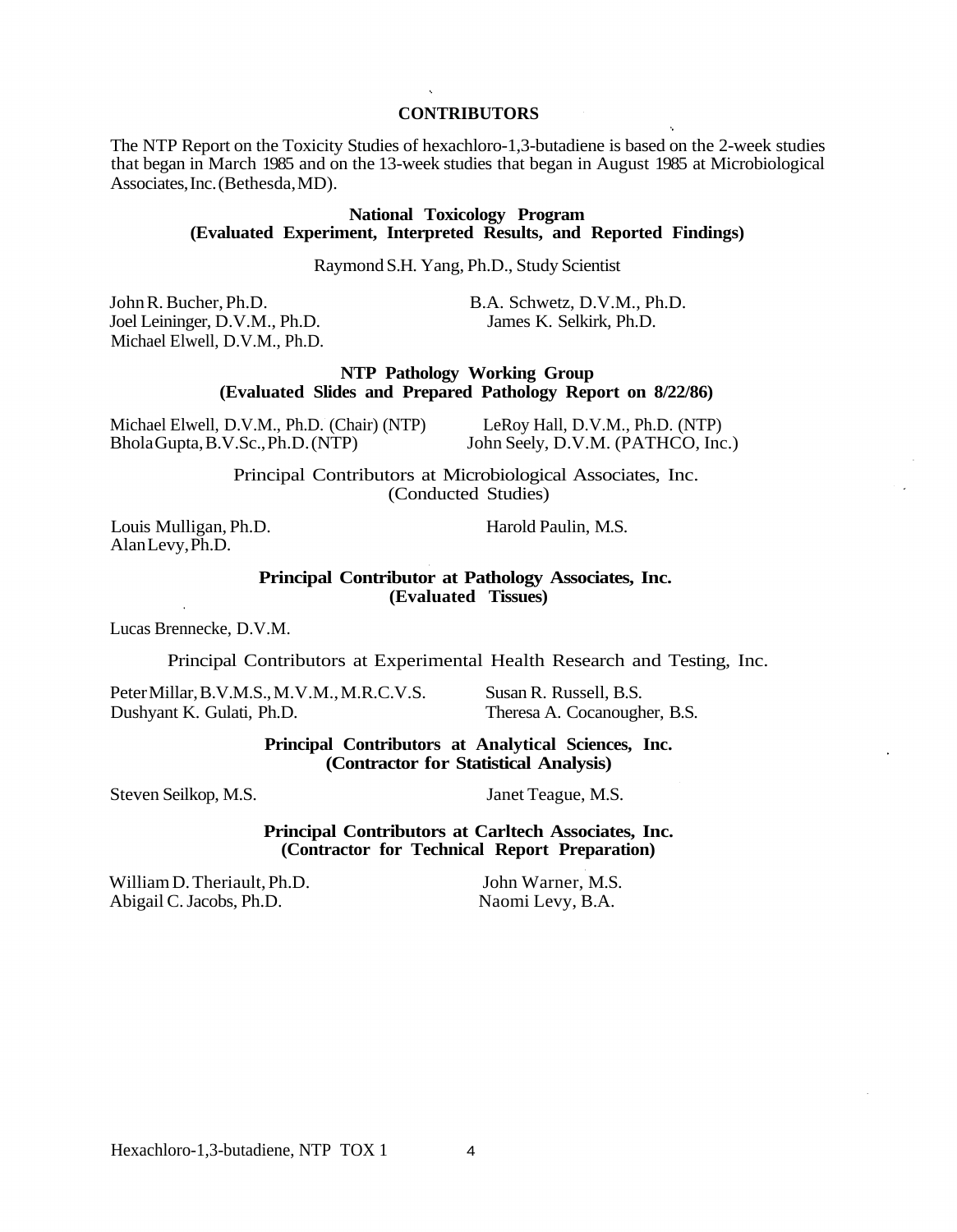#### **PEER REVIEW PANEL**

The members of the Peer Review Panel who evaluated the draft report on the Toxicity Studies on, hexachloro-1,3-butadiene on March 13,1989, are listed below. Panel members serve as independent scientists, not as representatives of any institution, company, or governmental agency. In this capacity, Panel members have four major responsibilities: (a) to ascertain that all relevant literature data have been adequately cited and interpreted, (b) to determine if the design and conditions of the NTP studies were appropriate, (c) to ensure that the Technical Report presents the experimental results and conclusions fully and clearly, and (d) to judge the significance of the experimental results by scientific criteria.

#### **National Toxicology Program Board of Scientific Counselors Technical Reports Review Subcommittee**

Robert A. Scala, Ph.D. (Chair) (Principal Reviewer) Senior Scientific Advisor, Medicine and Environmental Health Department Research and Environmental Health Division, Exxon Corporation East Millstone, NJ

Michael A. Gallo, Ph.D.<br>
Associate Professor. Director of Toxicology Frederica Perera, Dr. P.H.<br>
Division of Environmental Sciences Associate Professor, Director of Toxicology Department of Environmental and Community School of Public Health Medicine, UMDNJ-Robert Wood Johnson Medical School, Piscataway, NJ

Columbia University New York, NY

#### **Ad Hoc Subcommittee Panel of Experts**

John Ashby, Ph.D. William Lijinsky, Ph.D. Alderley Park, England Frederick, MD

- Robert H. Carman, D.V.M.<br>Barbara McKnight, Ph.D.<br>Bushy Run Laboratories Assistant Professor, Department Consultants in Veterinary Pathology Murrysville, PA
- Lawrence Berkeley Laboratory Workers, Detroit, MI Berkeley, CA

Professor, Department of Pharmacology and Boston, MA Toxicology University of Kansas Medical Center Kansas City, KS **Head, Department of Experimental** 

Imperial Chemical Industries, PLC<br>
Central Toxicology Laboratory<br>
Frederick Cancer Research Facility Frederick Cancer Research Facility

Assistant Professor, Department of Export, PA<br>
Consultants in Veterinary Pathology<br>
Consultants in Veterinary Pathology<br>
Seattle, WA

Franklin E. Mirer, Ph.D.\* Lois Swirsky Gold, Ph.D. Director, Health and Safety Department International Union, United Auto

Paul M. Newberne, D.V.M., Ph.D. Curtis D. Klaassen, Ph.D. (Principal Reviewer) Professor, Mallory Institute of Pathology

> James A. Popp, D.V.M., Ph.D. Pathology and Toxicology Chemical Industry Institute of Toxicology Research Triangle Park, NC

\*Unable to attend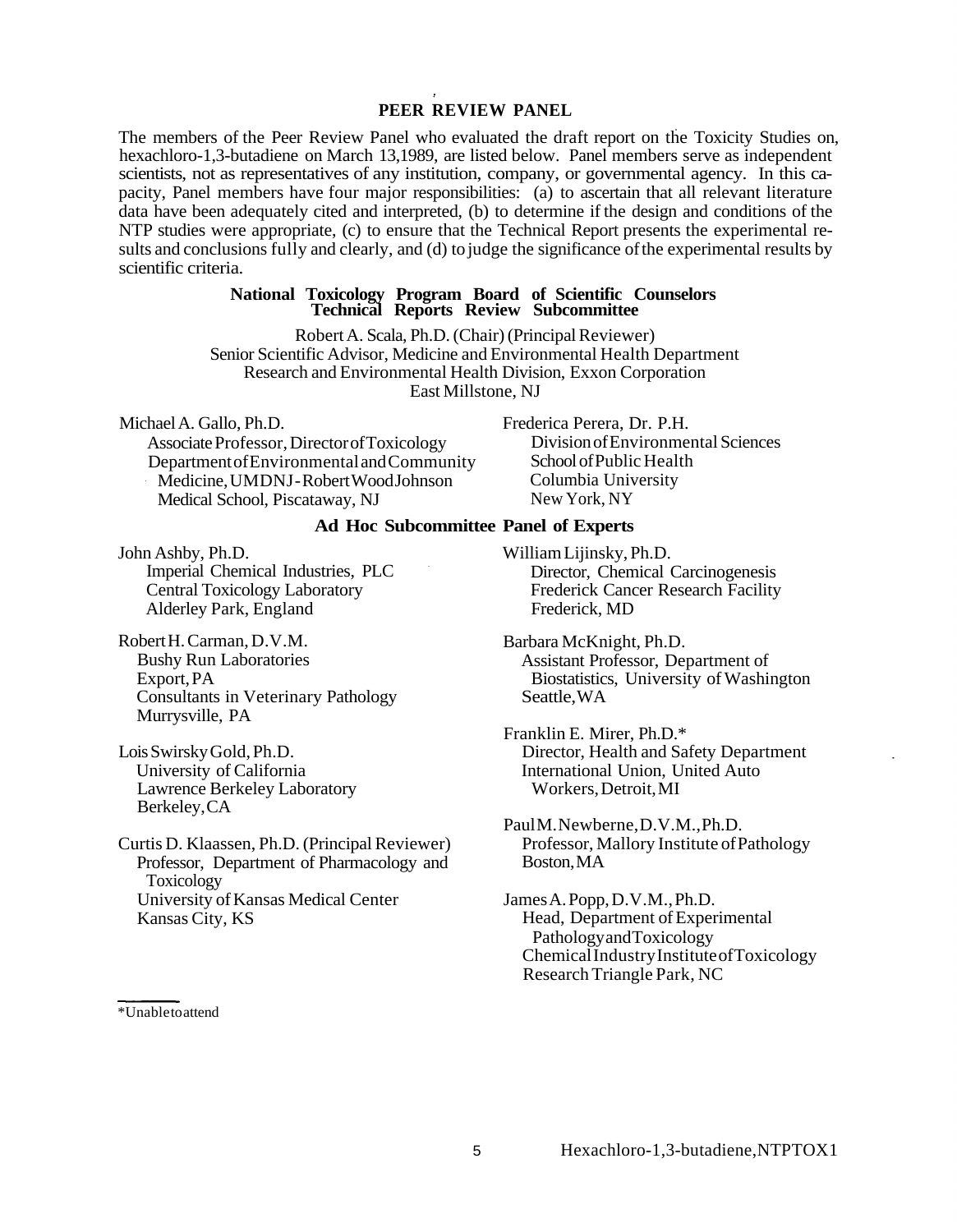#### **SUMMARY OF PEER REVIEW COMMENTS ON THE TOXICITY STUDIES OF HEXACHLORO-1,3-BUTADIENE**

On March 13, 1989, the draft report on the toxicity studies of hexachloro-1,3-butadiene received public review by the National Toxicology Program Board of Scientific Counselors' Technical Reports Review Subcommittee and associated Panel of Experts. The review meeting was held at the National Institute of Environmental Health Sciences, Research Triangle Park, NC.

Dr. R.S.H. Yang, NIEHS, introduced the short-term toxicity studies of hexachloro-1,3-butadiene by reviewing the rationale, experimental design, and results.

Dr. Klaassen, a principal reviewer, had several editorial suggestions and commented that nearly all of the conclusions were drawn from the histopathologic data and that it would also be useful to use other measures, e.g., clinical chemistry. Dr. Yang said that no clinical pathology was done.

Dr. Scala, a second principal reviewer, stated that a clearer exposition of the kidney pathology with more extensive tabulation would have been desirable. Dr. Scala asked whether the unexplained losses of hexachloro-1,3-butadiene from the feed in the animal room might simply have resulted from volatilization. Dr. Yang replied that volatilization did appear to be responsible for the losses.

In response to a question concerning the purpose of the Toxicity Study Reports, Dr. Griesemer stated that the goal of these and the other short-term toxicity studies to be reviewed was to design and conduct stand-alone toxicologic characterization studies. Dr. Scala concluded that the Panel would accept the Report with the clarifications noted.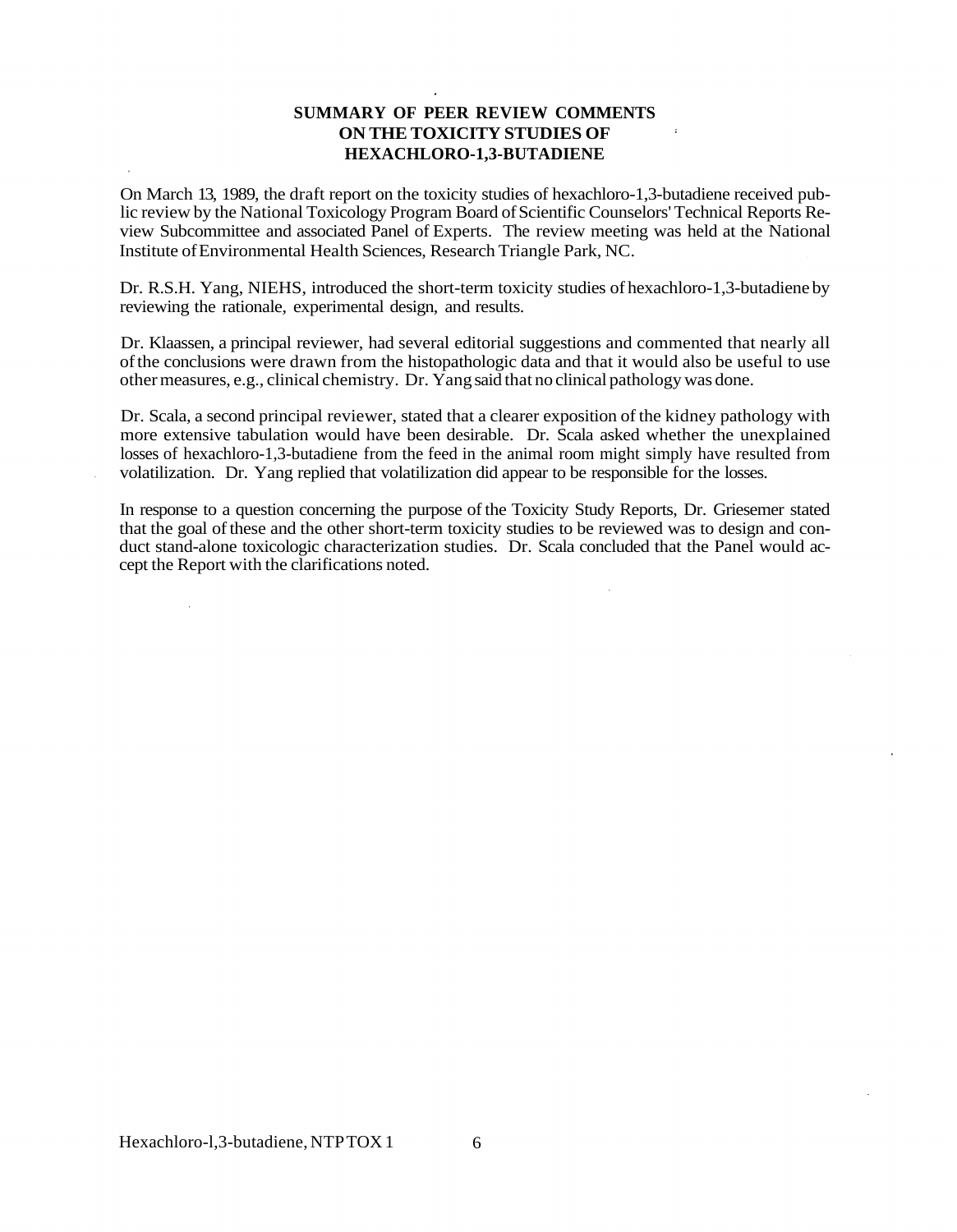

#### **HEXACHLORO-1,3-BUTADIENE**

#### CAS No. 87-68-3

 $C_4C1_6$  Molecular weight 260.7

Synonyms: HCBD; hexachlorobutadiene; 1,1,2,3,4,4-hexachloro-1,3-butadiene; perchlorobutadiene

Trade Names: C 46; Dolen-Pur

## **I. INTRODUCTION**

#### **Properties, Use, and Production**

Hexachloro-1,3-butadiene is a colorless liquid with a faint, turpentine-like odor. It is practically insoluble in water (5  $\mu$ g/ml at 20 $^{\circ}$  C) but is soluble in ethanol and diethyl ether. It has a melting point of about -  $21^{\circ}$  C and a specific gravity of 1.675 at 15.5° C. It is somewhat volatile (22 mm mercury at  $100^{\circ}$ C) and is a nonflammable, stable compound (Condensed Chemical Dictionary, 1977).

Hexachloro-1,3-butadiene is produced in the United States as a by-product of the manufacture of chlorinated hydrocarbons such as tetrachloroethylene, trichloroethylene, and carbon tetrachloride. An estimated 3.3-6.6 million kilograms is produced per year. In 1974, approximately 0.23 million kilograms was imported into the United States (USEPA, 1975, 1980). There are no current production/import data (U.S. International Trade Commission, personal communication to NTP, 1986).

Hexachloro-1,3-butadiene is used as a solvent for many organic substances, as a fluid for gyroscopes, as a heat-transfer liquid in transformers, as hydraulic fluid, as a chemical intermediate in the production of lubricants, and as an intermediate in the manufacture of rubber compounds; it is also used for the recovery of chlorine-containing gas in chlorine plants (IARC, 1979; USEPA, 1980).

The USSR is believed to be one of the major users of hexachloro-1,3-butadiene; 0.59-0.77 million kilograms has been used annually as a fumigant against Phylloxera on grapes (USEPA, 1975; IARC, 1979). It is also used as a fumigant in vineyards in France, Italy, Greece, Spain, and Argentina.

#### **Disposition and Metabolism**

The biotransformation of hexachloro-l,3-butadiene was reviewed by Yang (1988). A summary of the metabolic pathways and bioactivation of hexachloro-1,3-butadiene is presented in Figure 1.

Nash et al. (1984) demonstrated that after oral administration of a nephrotoxic dose (200 mg/kg) to male Alderley Park rats, the principal route of excretion of hexachloro-1,3-butadiene was biliary. Based on chromatographic and mass spectrometric evidence, the major biliary metabolite was identified as a conjugate of hexachloro-1,3-butadiene and glutathione. The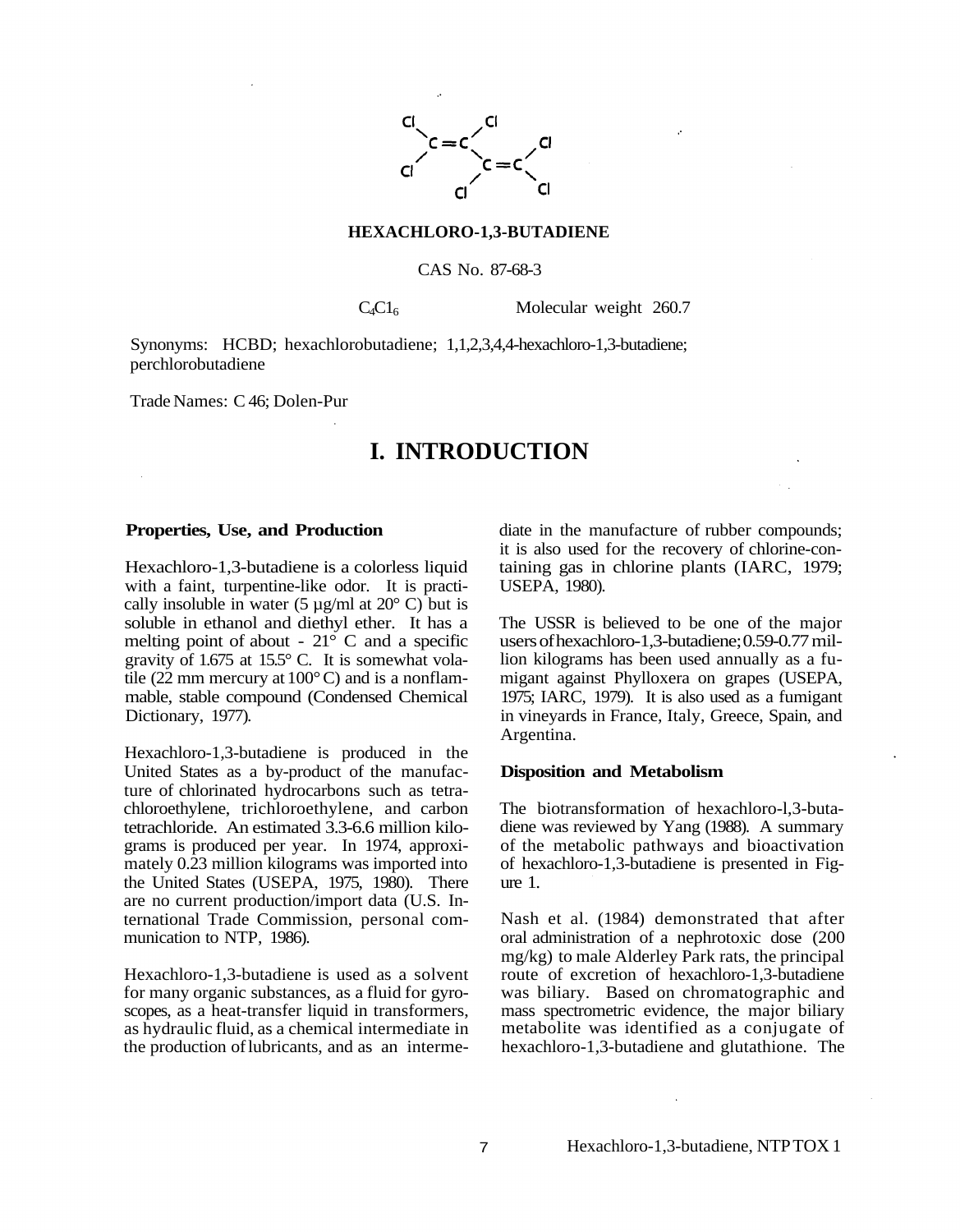

**BIOACTIVATION (Jaffe et al., 1983; Nash et al., 1984; Wolf et al., 1984; Jones et al., 1985; Keicherl et al., 1985; Keicherl and Schulz, 1986; Wild et al., 1986)** 

 $\infty$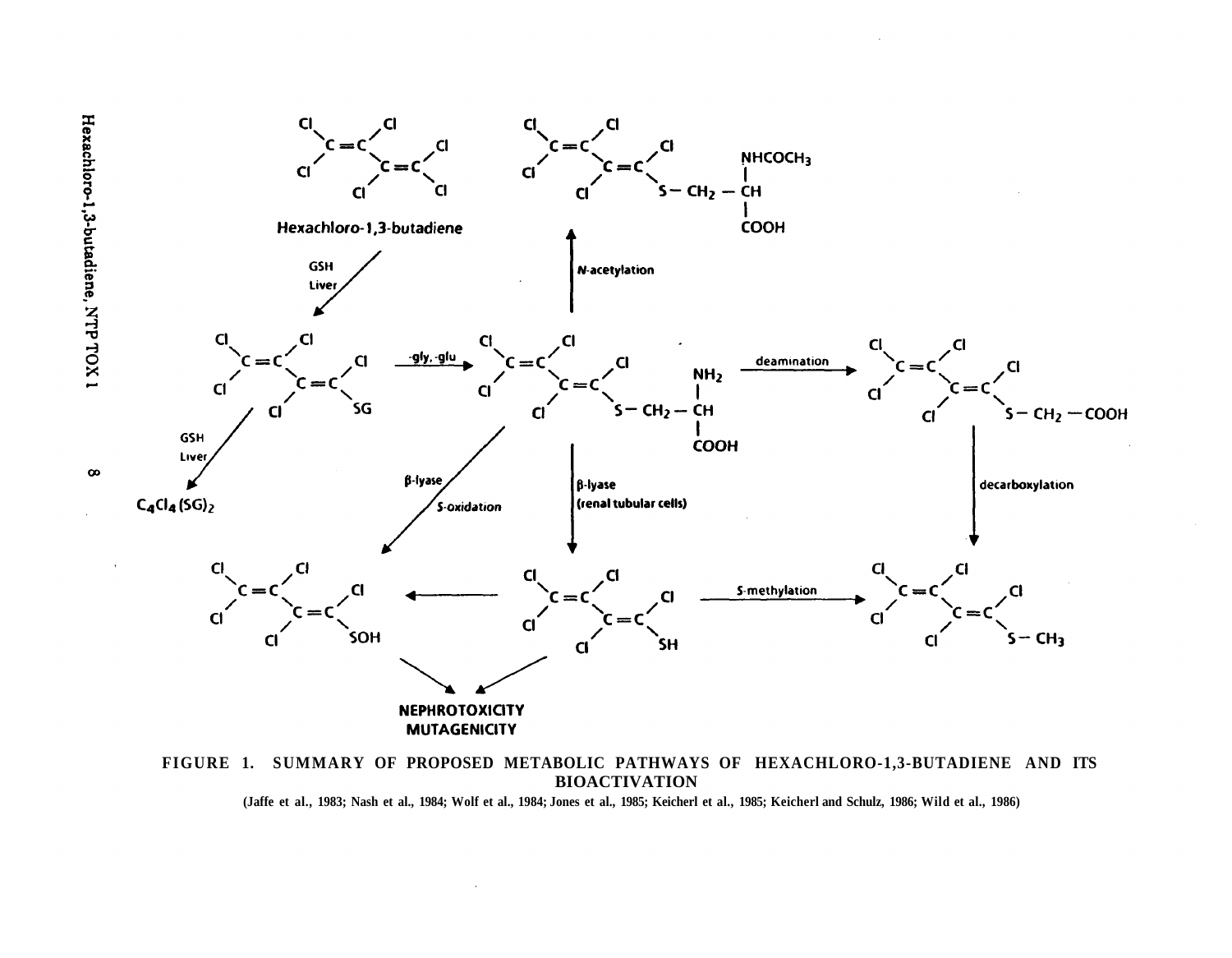cysteinylglycine conjugate of hexachloro-1,3-<br>butadiene, a metabolite of the glutathione con-<br>jugate, was also found in the bile.

When hexachloro-1,3-butadiene was administered orally to rats, its glutathione conjugate of hexachloro-1,3-butadiene, its mercapturic acid derivative, and bile-containing hexachloro-1,3 butadiene metabolites were all nephrotoxic (Nash et al., 1984). However, rats fitted with biliary cannulae were completely protected from kidney damage when dosed with hexachloro-1,3 butadiene, indicating that hepatic metabolites were solely responsible for the nephrotoxicity of hexachloro-1,3-butadiene. These investigators proposed that the hepatic glutathione conjugate of hexachloro-1,3-butadiene was degraded to its equivalent cysteine conjugate, which was then cleaved by the renal cytosolic enzyme b-lyase to give a toxic thiol that, in turn, caused localized kidney damage (the proposed metabolic pathway is presented in Figure 1). Their identification of a urinary metabolite, 1,1,2,3,4-pentachloro-l,3 butadienyl sulfenic acid, is consistent with this hypothesis. A similar mode of metabolic activation involving glutathione conjugation was suggested for a renal toxin, S-(l,2-dichlorovinyl) cysteine (Derr and Schultze, 1963; Anderson and Schultze, 1965; Gandolfi et al., 1981; Hassall et al., 1983).

Independently, Reichert et al. (1985) reported the identification of two major urinary metabolites of hexachloro-1,3-butadiene in female Wistar rats administered a single oral dose of hexachloro-1,3-butadiene: pentachloro-1-methylthio-l,3-butadiene and pentachlorocarboxy-<br>methylthio-l,3-butadiene. In addition, they in-<br>dicated that approximately equal portions (5.3%) of a single 1.0 or 50 mg/kg oral dose of hexachloro-1,3-butadiene were exhaled unchanged by rats and that the gastrointestinal absorption pathway for hexachloro-l,3-butadiene appeared to be saturated at the higher dose. Covalent binding to proteins in kidney and liver was consistent with the organ-specific toxicity of hexachloro-1,3-butadiene; binding was higher in the kidney and independent of the dose.

Results of subsequent studies (Jones et al., 1985; Reichert and Schutz, 1986) strengthened the hypothesis that a biologically active intermediate is derived from the glutathione conjugation pathway (Jaffe et al., 1983; Nash et al., 1984; Wolf et al., 1984). The formation in vitro and in vivo of both a mono- and a disubstituted glutathione conjugate of hexachloro-1,3-butadiene (Jones et al., 1985) and the strong mutagenic activity of mercapturic acid derivative of hexachloro-l,3-butadiene (Reichert and Schutz, 1986) were reported.

#### **Short-Term Toxicity**

The short-term toxicity data on hexachloro-1,3 butadiene were reviewed by Gehring and MacDougall (1971). The oral  $LD_{50}$  values were reported to be 200-350 mg/kg for rats, 87-116 mg/kg for mice, and 90 mg/kg for guinea pigs (Murzakaev, 1963; Gulko et al., 1964; Gehring and MacDougall, 1971). Although dermal exposure to hexachloro-1,3-butadiene at 120 mg/kg for 4 hours or 63 mg/kg for 24. hours was not lethal, 1/2 rabbits died after exposure at 126 mg/kg for 7 hours and 4/4 died after 24 hours.

All rats survived inhalation exposure to hexachloro-l,3-butadiene at 161 ppm for 0.88 hours or 34 ppm for 3.5 hours (Gehring and MacDougall, 1971). Some or all rats died after exposure to hexachloro-1,3-butadiene at 133-500 ppm for 4-7 hours; most guinea pigs and cats died after exposure at 161 ppm for 0.88 hours or at 34 ppm for 7.5 hours.

Neonatal rats appeared to be more sensitive to the acute lethal effect of hexachloro-l,3-buta-<br>diene than were adults. This was first suggested by Poteryaeva (1966) after the deaths for 3 months of newborn rats of mothers given a single subcutaneous injection of hexachloro-1,3 butadiene at 20 mg/kg before mating. A subsequent study by Kociba et al. (1977) confirmed the greater susceptibility of weanling rats (Table 1).

#### **Short-Term Repeated Exposure and Toxicity**

Harleman and Seinen (1979) studied hexachloro-l,3-butadiene toxicity in Wistar-derived (CpbWU/WI) rats in a 14-day range-finding study, a 13-week gavage study, and a dietary reproduction study. Histologic changes were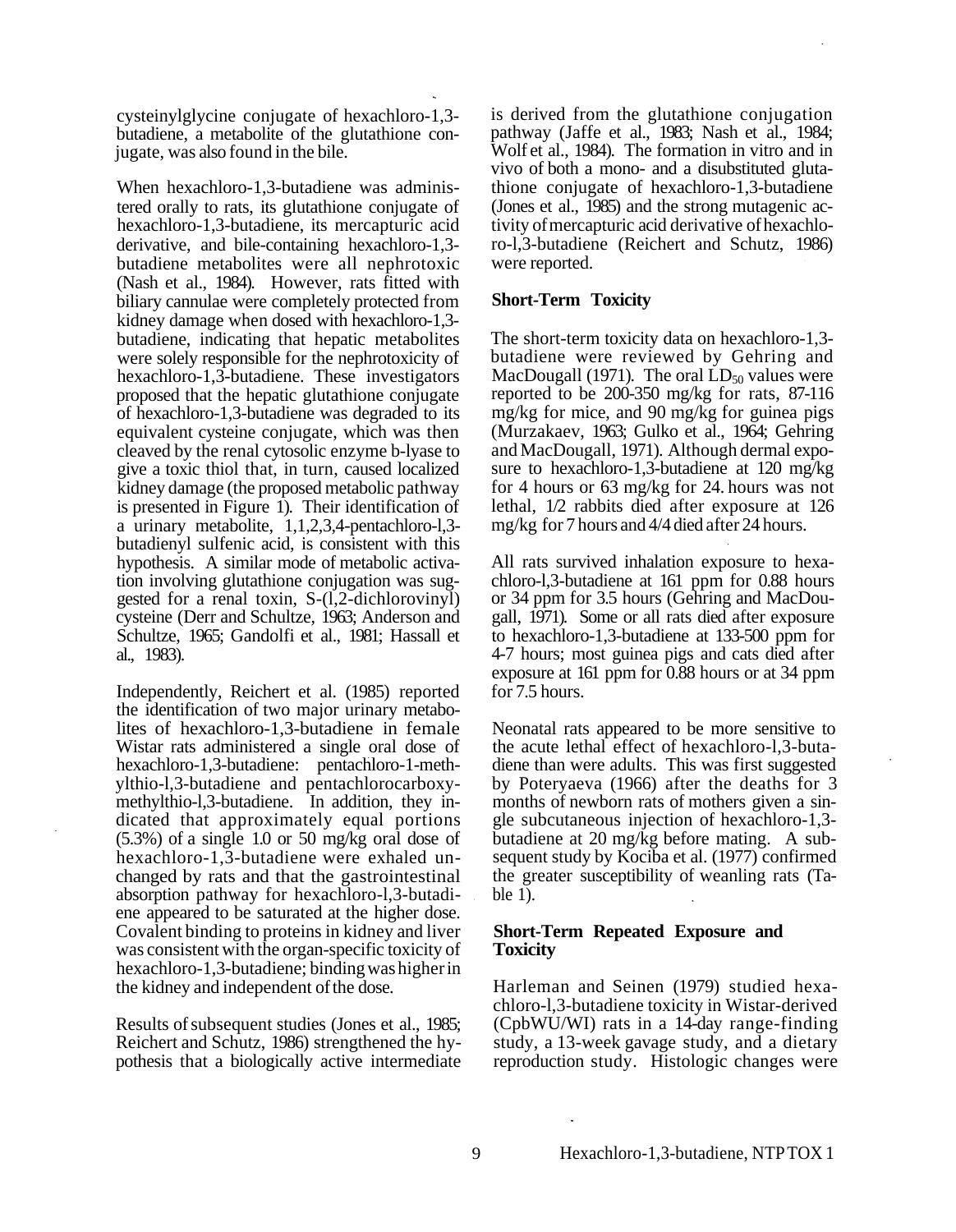|  |                                    |  | TABLE 1. RESULTS OF ORAL LD <sub>50</sub> STUDIES |
|--|------------------------------------|--|---------------------------------------------------|
|  | OF HEXACHLORO-1,3-BUTADIENE IN     |  |                                                   |
|  | <b>WEANLING AND ADULT RATS (a)</b> |  |                                                   |

|                         | $LD_{50}$ (mg/kg) (b)        |                        |  |  |
|-------------------------|------------------------------|------------------------|--|--|
| Age                     | <b>Male</b>                  | <b>Female</b>          |  |  |
| Adult<br>21-22 days old | 580 (504-667)<br>$65(46-91)$ | 200-400<br>$46(26-81)$ |  |  |

(a) Kociba et al., 1977

(b)95% confidence limits

found in the kidney of all rats after dietary exposure to hexachloro-1,3-butadiene at 0, 50, 150, or 450 ppm (approximately 0, 3, 9, or 27 mg/kg per day) for 14 days. The lesion was characterized by degeneration of tubular epithelial cells, especially in the straight limbs of the proximal tubules located in the outer zone of the medulla. No changes were found in other organs. Other toxic responses included dose-related depression of weight gain and feed consumption, as well as increases in relative kidney weights in the males and females at the two highest doses.

Kociba et al. (1977) noted renal toxicity, as shown by an increase in relative kidney weight and renal tubular degeneration, in rats receiving hexachloro-1,3-butadiene in feed at 30, 65, or 100 mg/kg per day for 30 days. The kidney was the organ most sensitive to the effects of hexachloro-l,3-butadiene. In the 13-week toxicity studies conducted by Harleman and Seinen (1979), male and female rats (10 rats per dose per sex) were given 0, 0.4, 1, 2.5, 6.3, or 15.6 mg/kg per day by gavage in arachid oil. The noeffect levels for females and males were suggested to be 1 and 2.5 mg/kg per day, respectively. Lower body weight gain was observed in each sex at the two highest doses, and degeneration of proximal renal tubules was observed at 2.5 and 6.3mg/kg or more per day in females and males, respectively. The ability to concentrate urine, as determined by measuring urine osmolarity, was significantly reduced in female rats at 2.5 mg/kg or more and in male rats at 15 mg/kg. Increases in kidney weight to body weight ratios were observed at the two highest doses for each sex. Hepatotoxicity, characterized by increased cytoplasmic basophilia of hepatocytes and liver weight, was seen in males at the two highest doses, and an increased liver weight was seen in females at the highest dose (15.6 mg/kg per day).

#### **Long-Term Toxicity and Carcinogenicity**

Kociba et al. (1977) studied the long-term toxicity of dietary hexachloro-1,3-butadiene in Sprague Dawley rats (39-40 per sex and dose and 90 per sex for controls) at concentrations in feed corresponding to doses of 0, 0.2, 2, or 20 mg/kg per day for up to 2 years. Hexachloro-l,3-butadiene caused multiple toxicologic effects, the kidney being the organ most affected. At the high dose (20 mg/kg per day), hexachloro-1,3butadiene caused decreased weight gain and survival, increased urinary excretion of coproporphyrin, increased kidney weight, increased incidences of renal tubular epithelial hyperplasia/proliferation, and renal tubular adenomas and adenocarcinomas (two neoplasms metastasized to the lungs). At the mid dose (2 mg/kg per day), toxicity was less pronounced. Effects included increases in urinary coproporphyrin excretion and renal tubular epithelial hyperplasia/proliferation; no renal neoplasms were observed at this dose. At the lowest dose (0.2mg/kg per day), no compound-related effects were noted.

Theiss et al. (1977) tested hexachloro-l,3-butadiene for carcinogenicity by the pulmonary tumor response in strain A mice. Two groups of males, 6-8 weeks of age, were given intraperitoneal injections of hexachloro-1,3-butadiene at 4 or 8 mg/kg in tricaprylin three times per week for a total of 12-13 injections. All survivors were killed 24 weeks after the first injection and were examined for lung tumors. The tumor incidences were similar in dosed and control groups.

The International Agency for Research on Cancer concluded in 1978 that there is limited evidence that hexachloro-1,3-butadiene is carcinogenic for rats (IARC, 1979).

#### **National Toxicology Program Genetic Toxicity Studies**

hexachloro-1,3-butadiene was not mutagenic in *Salmonella typhimurium* strains TA98, TA100, TA1535, or TA1537 when tested at doses up to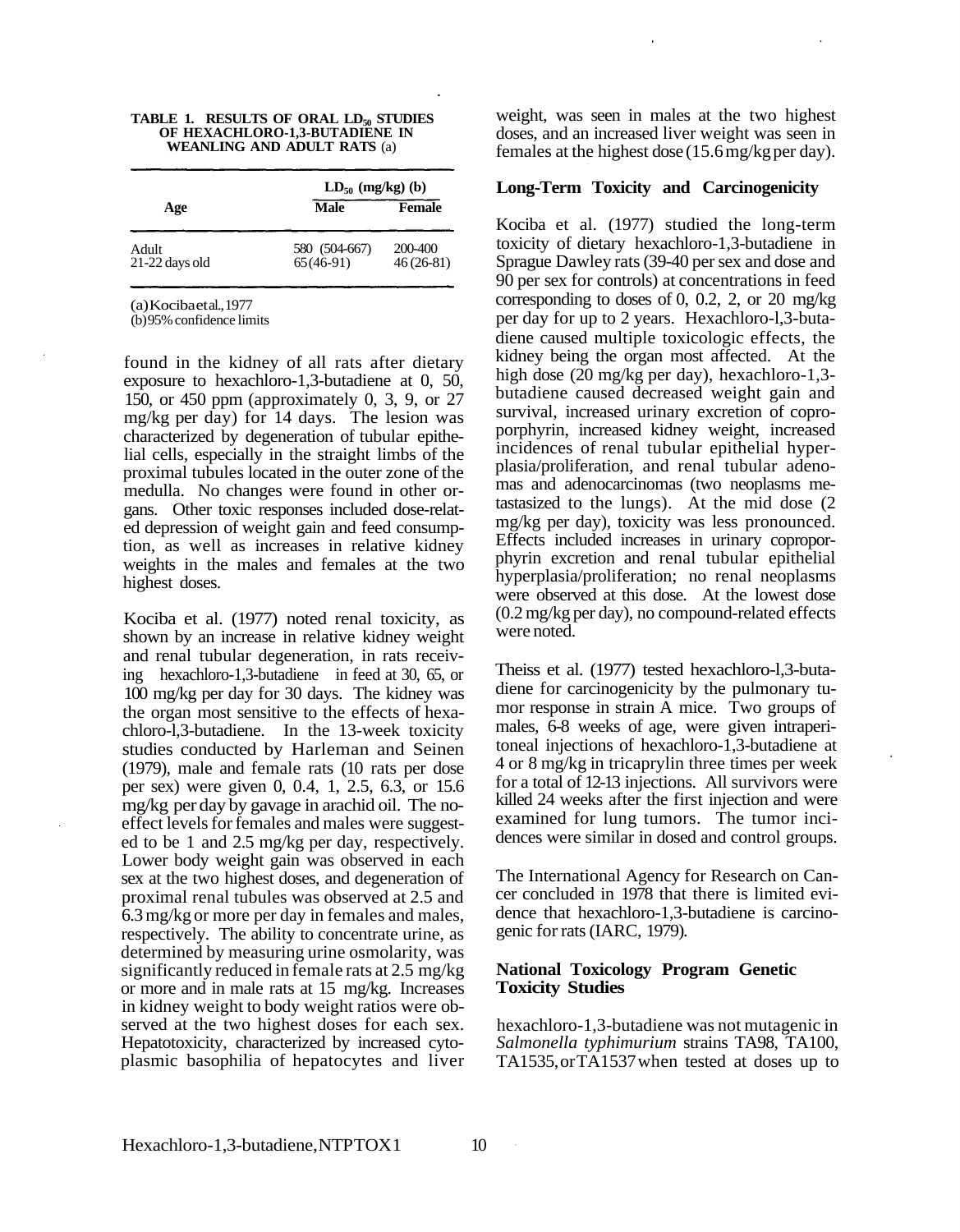33 µg/plate with a preincubation protocol in the presence or absence of Aroclor 1254-induced male Sprague Dawley rat or Syrian hamster liver S9 (Haworth et al., 1983). In tests for the induction of cytogenetic effects in Chinese hamster ovary (CHO) cells, hexachloro-1,3-butadiene induced sister chromatid exchanges in both the presence and absence of Aroclor 1254-induced male Sprague Dawley rat liver S9 (Galloway et al., 1987). Doses ranged from 1.4 to 14  $\mu$ g/ml. A positive response was noted at the low dose without S9 and at the mid dose  $(4.2 \mu g/ml)$  with S9; cell cycle delay was observed in the culture at the high dose in the absence of S9. No chromosomal aberrations were induced by hexachloro-1,3-butadiene in cultured CHO cells with or without S9 (Galloway et al., 1987). No induction of sex-linked recessive lethal mutations was observed in *Drosophlla melanogaster* males

administered 15 ppm hexachloro-l,3-butadiene by injection or by feeding (Woodruff et al., 1985).

#### **Study Rationale**

Hexachloro-1,3-butadiene was included in the first group of 24 priority chemicals (plus isomers of some of these chemicals) selected under Superfund auspices for toxicologic evaluation by the NTP as part of an interagency agreement between the NTP and the Agency for Toxic Substances and Disease Registry. Because no information about mice other than toxicity after a single dose was available at the time of selection, the studies reported herein were designed to characterize the short-term toxicity of hexachloro-l,3-butadiene in B6C3F1 mice.

## **II. MATERIALS AND METHODS**

#### **Procurement and Characterization of hexachloro-1,3-butadiene**

Hexachloro-1,3-butadiene was obtained in one lot (lot no. 2107HC) from Aldrich Chemical Company, Inc. (Milwaukee, WI). Reports on purity and identity analyses are on file at the National Institute of Environmental Health Sciences.

Lot no. 2107HC was identified as hexachloro-1,3 butadiene by infrared, ultraviolet/visible, and nuclear magnetic resonance spectroscopy. The infrared and ultraviolet/visible spectra were consistent with those expected for the structure and with the literature spectra (Sadtler Standard Spectra). No peaks were observed in the nuclear magnetic resonance spectrum, consistent with the structure of hexachloro-1,3-butadiene.

The purity of lot no. 2107HC was determined by elemental analysis, potentiometric titration to determine free acid (performed in methanol solution with 0.01 N methanolic sodium hydroxide as the titrant), thin-layer chroma tography, and gas chromatography. Thin-layer chromatography was performed on silica gel

plates with a hexanes (100%) solvent system or on silanized silica gel plates with a methanol: saturated aqueous sodium chloride (80:20) solvent system; visualization was achieved under ultraviolet light, 254 nm, followed by an *N,N*dimethyl-p-phenylenediamine hydrochloride in sodium ethoxide spray. Gas chromatography was performed with flame ionization detection, a 70 ml/minute nitrogen flow rate, and a 20% SP2100/0.1% Carbowax 1500 column (system 1) or with a 10% Carbowax 20M-TPA column (system 2).

Cumulative data indicated that lot no. 2107HC was approximately 98% pure. Results of elemental analysis for carbon and chlorine agreed with the theoretical values. Titration indicated less than 0.001 meq of free acid per gram of sample. No impurities were detected by either thin-layer chromatographic system. Gas chromatographic system 1 indicated three impurity peaks with areas greater than 0.1% relative to the major peak area; the combined area of the three impurity peaks was 2.1% relative to the major peak. Gas chromatographic system 2 indicated two impurities, with a combined area of 1% relative to that of the major peak.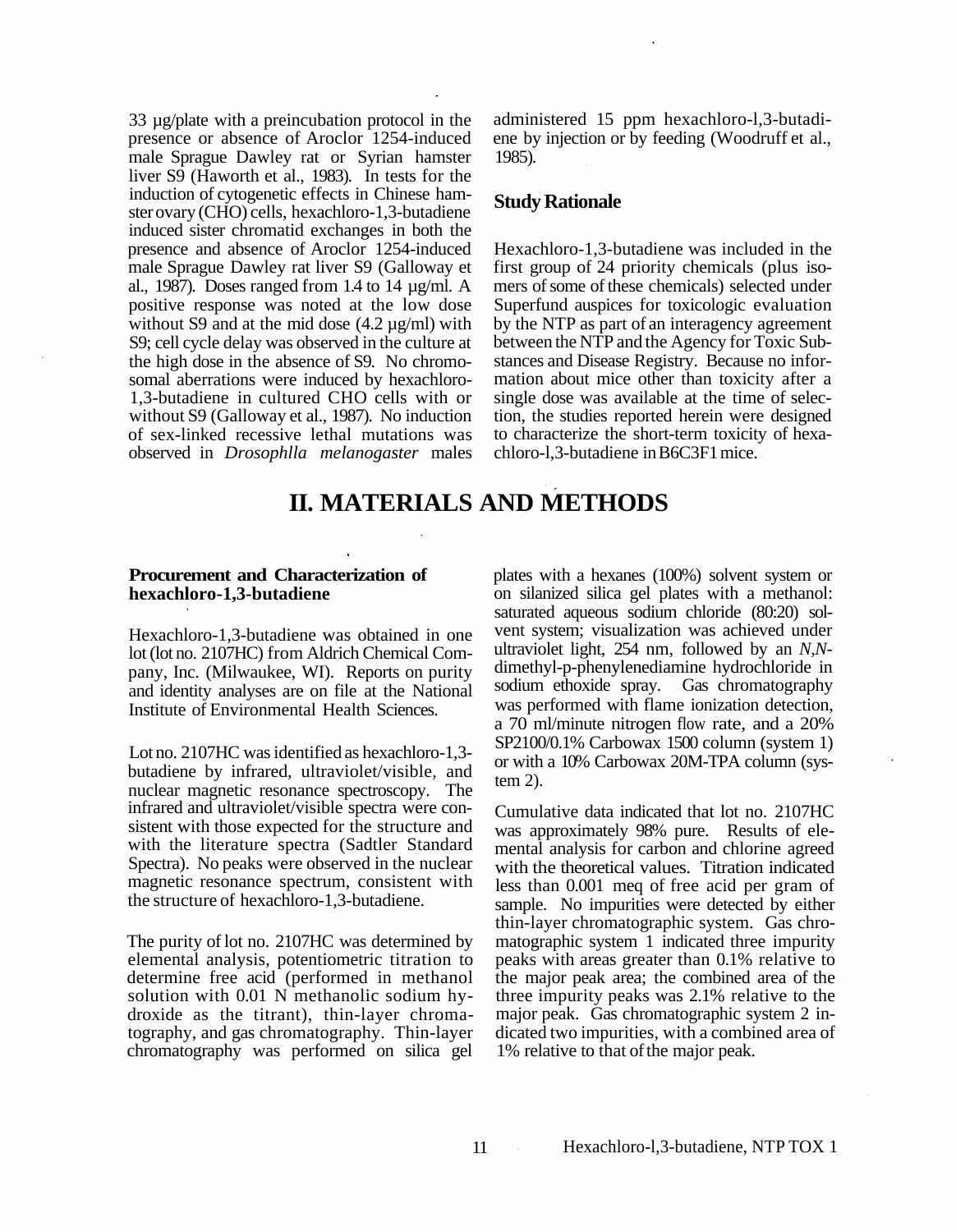Stability studies performed by gas chromatographic system 1 with *n*-undecane as an internal standard indicated that hexachloro-l,3-butadiene is stable as the bulk chemical when stored for 2 weeks at temperatures up to 60° C. Periodic reanalysis by gas chromatography of the bulk chemical at the study laboratory indicated no change in the purity of the chemical throughout the studies.

#### **Preparation and Characterization of Formulated Diets**

Diets were formulated by preparing a hexachloro-l,3-butadiene/corn oil/feed premix or a hexachloro-1,3-butadiene/feed premix (for final concentrations of 1,000 or 3,000 ppm) and blending the premix with feed in a twin-shell blender for two 10-minute periods. Hexane extracts of feed mixtures were analyzed by gas chromatography with nickel-63 electron-capture detection and a 3% SP2100 column. Formulated diets of hexachloro-1,3-butadiene at a concentration of 1 ppm were shown to be stable for 3 weeks in the dark at 5° C, but losses of 9%, 16%, and 41% after 1, 3, and 7 days, respectively, occurred when diets were stored open to air and light in an animal cage. Losses of 34%-40% were observed at target concentrations of 50 or 400 ppm hexachloro-l,3-butadiene in formulated diets after 7 days under animal room conditions. Further studies at the analytical chemistry laboratory indicated that under animal room conditions, formulated diets containing 30, 300, or 3,000 ppm hexachloro-1,3-butadiene lost 14%-17% after 3 days. A 9% loss of chemical was observed after 1 day for all three formulations. Consequently, feed was replaced every 2 days during the 2-week and 13-week studies.

Periodic analysis of formulated diets was conducted at the study laboratory and the analytical chemistry laboratory by gas chromatography with the method previously described but with 4-bromochlorobenzene as the internal standard (Table 2). Formulated diets were analyzed two times before the 13-week studies began and two times during the 13-week studies. The formulated diets were within specifications 100% of the time and averaged 102% of the target concentration.

#### **Two-Week Study Design**

Male and female B6C3F1 mice were obtained from Frederick Cancer Research Facility. Experimental design details are outlined in Table 3. Groups of five males and five females were fed diets containing 0, 30, 100, 300, 1,000, or 3,000 ppm hexachloro-1,3-butadiene for 15 consecutive days. A necropsy was performed on all animals. Histologic examinations were performed on controls and animals that were exposed at 300, 1,000, or 3,000 ppm. The organs examined are listed in Table 3.

#### **Thirteen-Week Study Design**

Groups of 10 male and 10 female mice were fed diets containing 0, 1, 3, 10, 30, or 100 ppm hexachloro-l,3-butadiene for 13 weeks. Experimental design details are outlined in Table 3. At the end of the studies, samples were taken for evaluation of sperm count, motility, and morphology and vaginal cytology.

*Source and Specifications of Animals:* Male and female B6C3F1 (C57BL/6N, female X C3H/HeN MTV<sup>--</sup>, male) mice used in these studies were

| <b>Target Concentration (ppm)</b> | Determined (ppm) (a)                                                                            |
|-----------------------------------|-------------------------------------------------------------------------------------------------|
| 3<br>10<br>30<br>100              | $1.05 \pm 0.047$<br>$3.09 \pm 0.084$<br>$9.99 \pm 0.363$<br>$30.3 \pm 0.666$<br>$101.3 + 3.864$ |

**TABLE 2. MEAN CONCENTRATION OF HEXACHLORO-1.3-BUTADIENE IN FEED IN THE THIRTEEN-WEEK FEED STUDIES** 

(a) Mean  $\pm$  standard deviation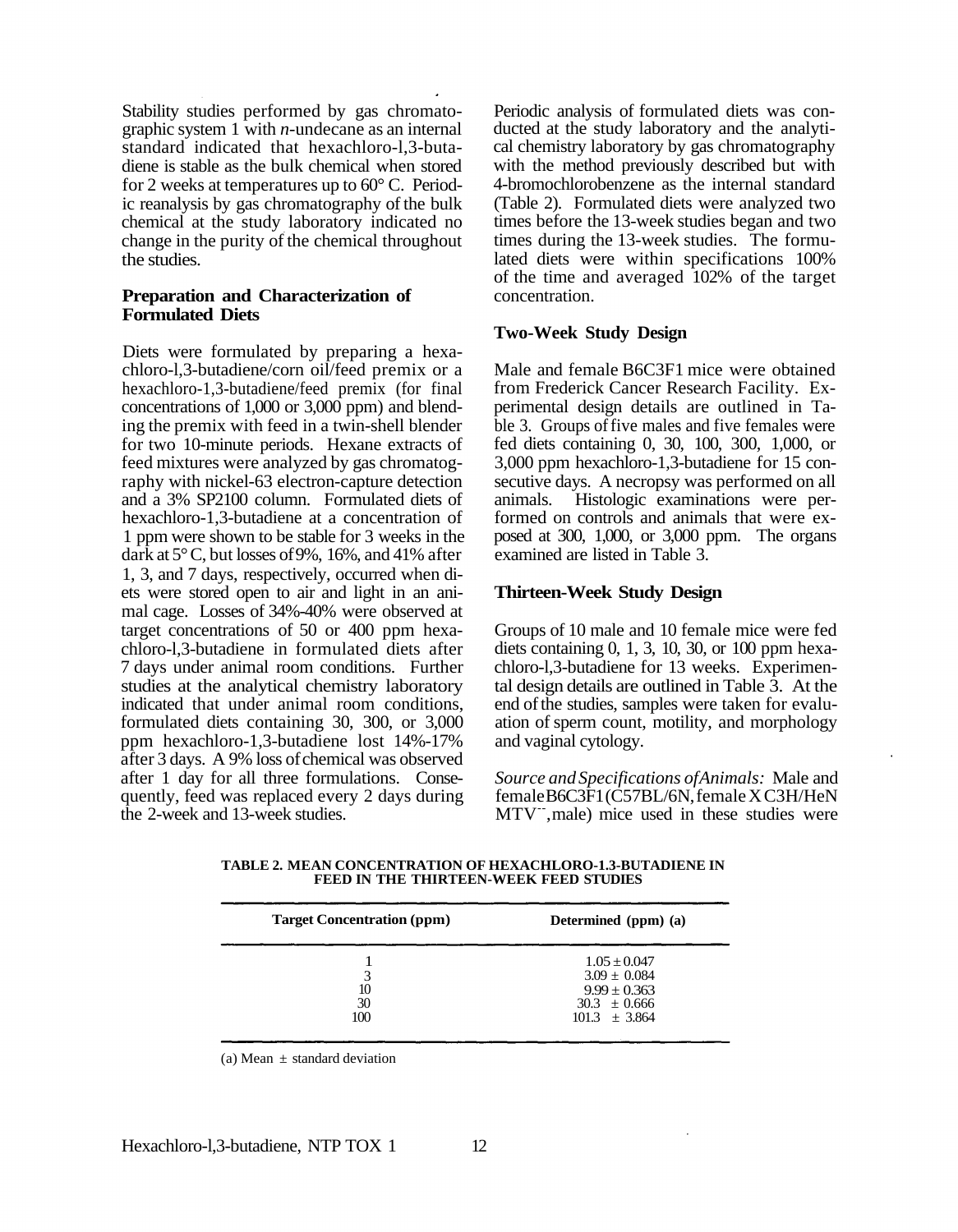#### **TABLE 3. EXPERIMENTAL DESIGN AND MATERIALS AND METHODS IN THE FEED STUDIES OF HEXACHLORO-1,3-BUTADIENE**

 $\ddot{\phantom{a}}$ 

 $\bar{z}$ 

| <b>Two-Week Studies</b>                                                                                                                                                                                                                                                                                                | Thirteen-Week Studies                                                                                                                                                                                                                                                                                                                                                                                                                                                                                                                                                                                                                                                                                                                                                                                                                                 |
|------------------------------------------------------------------------------------------------------------------------------------------------------------------------------------------------------------------------------------------------------------------------------------------------------------------------|-------------------------------------------------------------------------------------------------------------------------------------------------------------------------------------------------------------------------------------------------------------------------------------------------------------------------------------------------------------------------------------------------------------------------------------------------------------------------------------------------------------------------------------------------------------------------------------------------------------------------------------------------------------------------------------------------------------------------------------------------------------------------------------------------------------------------------------------------------|
| <b>Strain and Species</b><br>$B6C3F1$ mice                                                                                                                                                                                                                                                                             | $B6C3F1$ mice                                                                                                                                                                                                                                                                                                                                                                                                                                                                                                                                                                                                                                                                                                                                                                                                                                         |
| <b>Animal Source</b><br>Frederick Cancer Research Facility (Frederick, MD)                                                                                                                                                                                                                                             | Frederick Cancer Research Facility (Frederick, MD)                                                                                                                                                                                                                                                                                                                                                                                                                                                                                                                                                                                                                                                                                                                                                                                                    |
| <b>Study Laboratory</b><br>Microbiological Associates, Inc.                                                                                                                                                                                                                                                            | Microbiological Associates, Inc.                                                                                                                                                                                                                                                                                                                                                                                                                                                                                                                                                                                                                                                                                                                                                                                                                      |
| <b>Size of Study Groups</b><br>5 males and 5 females, individually caged                                                                                                                                                                                                                                               | 10 males and 10 females, individually caged                                                                                                                                                                                                                                                                                                                                                                                                                                                                                                                                                                                                                                                                                                                                                                                                           |
| Doses<br>0, 30, 100, 300, 1,000, or 3,000 ppm hexachloro-1, 3-butadiene<br>in feed                                                                                                                                                                                                                                     | $0, 1, 3, 10, 30,$ or $100$ ppm hexachloro-1,3-butadiene in feed                                                                                                                                                                                                                                                                                                                                                                                                                                                                                                                                                                                                                                                                                                                                                                                      |
| <b>Method of Animal Distribution</b><br>Animals distributed to weight classes and then assigned to<br>cages and to groups by a table of random numbers                                                                                                                                                                 | Same as 2-wk studies                                                                                                                                                                                                                                                                                                                                                                                                                                                                                                                                                                                                                                                                                                                                                                                                                                  |
| Feed<br>NIH 07 Rat and Mouse Ration (Zeigler Bros., Inc., Gardners,<br>PA: available ad libitum                                                                                                                                                                                                                        | Same as 2-wk studies                                                                                                                                                                                                                                                                                                                                                                                                                                                                                                                                                                                                                                                                                                                                                                                                                                  |
| <b>Feed Consumption</b><br>Measured on $d\bar{3}$ and then 1 X 2 d                                                                                                                                                                                                                                                     | Measured 1 X wk                                                                                                                                                                                                                                                                                                                                                                                                                                                                                                                                                                                                                                                                                                                                                                                                                                       |
| <b>Animal Room Environment</b><br>Temp-66°-76° F; hum-45%-74%                                                                                                                                                                                                                                                          | Temp-69°-75° F; hum--38%-82%; fluorescent light 12 h/d;<br>12-15 room air changes/h                                                                                                                                                                                                                                                                                                                                                                                                                                                                                                                                                                                                                                                                                                                                                                   |
| <b>Time Held Before Study</b><br>15d                                                                                                                                                                                                                                                                                   | 19d                                                                                                                                                                                                                                                                                                                                                                                                                                                                                                                                                                                                                                                                                                                                                                                                                                                   |
| Age When Placed on Study<br>6wk                                                                                                                                                                                                                                                                                        | 7wk                                                                                                                                                                                                                                                                                                                                                                                                                                                                                                                                                                                                                                                                                                                                                                                                                                                   |
| <b>Duration of Dosing</b><br>15d                                                                                                                                                                                                                                                                                       | $13$ wk                                                                                                                                                                                                                                                                                                                                                                                                                                                                                                                                                                                                                                                                                                                                                                                                                                               |
| Age When Killed<br>8wk                                                                                                                                                                                                                                                                                                 | $20$ wk                                                                                                                                                                                                                                                                                                                                                                                                                                                                                                                                                                                                                                                                                                                                                                                                                                               |
| Type and Frequency of Observation<br>Observed 2 X d; weighed initially and on d 7 and d 15                                                                                                                                                                                                                             | Observed 2 $X$ d; weighed initially and 1 $X$ wk thereafter                                                                                                                                                                                                                                                                                                                                                                                                                                                                                                                                                                                                                                                                                                                                                                                           |
| <b>Necropsy and Histologic Examinations</b><br>Necropsy performed on all animals; histologic examinations<br>performed on control, 300-, 1,000-, and 3,000-ppm animals.<br>Bone marrow, kidneys, and liver examined for all animals.<br>Liver, thymus, kidneys, heart, brain, lung, and test is weighed<br>at necropsy | Necropsy performed on all animals; the following tissues<br>examined histologically for all control and 100-ppm ani-<br>mals and all animals dying before the end of the studies:<br>adrenal glands, brain, cecum, colon, duodenum, epididymis/<br>seminal vesicles/prostate/testes or ovaries/uterus,<br>esophagus, femur or sternebrae or vertebrae including<br>marrow, gallbladder, gross lesions, heart, ileum, jejunum,<br>kidneys, liver, lungs and bronchi, mammary gland.<br>mandibular and mesenteric lymph nodes, nasal cavity and<br>turbmales, pancreas, parathyroid glands, pituitary gland,<br>rectum, salivary glands, skin, spleen, stomach, thymus,<br>thyroid gland, trachea, and urinary bladder. Kidneys ex-<br>amined for all animals. Organ weights obtained at<br>necropsy; spermmorphology and vaginal cytology<br>evaluated |

 $\sim 10^7$ 

 $\hat{\mathcal{A}}$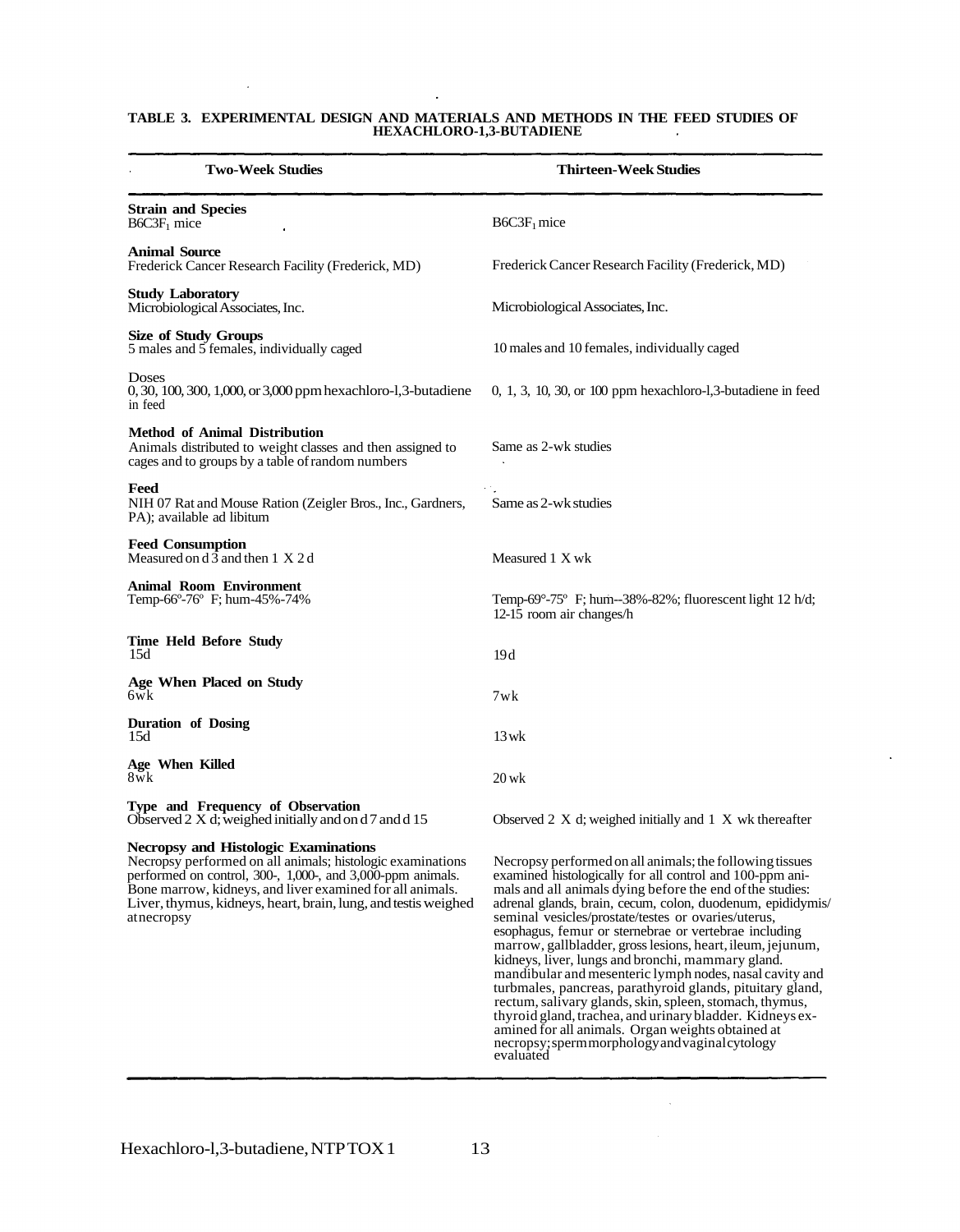produced under strict barrier conditions at Frederick Cancer Research Facility. Animals were progeny of defined microflora-associated parents that were transferred from isolators to barriermaintained rooms. Mice were shipped to the study laboratory at 4 weeks of age. The animals were quarantined at the study laboratory for 19 days. Mice were placed on study at 7 weeks of age.

*Clinical Examinations and Pathology:* Details of clinical examinations and pathology procedures are outlined in Table 3. A necropsy was performed on animals found moribund and on those surviving to the end of the studies. Thus, the number of animals from which particular organs or tissues were examined microscopically varies and is not necessarily equal to the number of animals that were placed on study.

Organs and tissues were examined for gross lesions. Tissues were preserved in 10% neutral buffered formalin and routinely processed for preparation of histologic sections for microscopic examination. Tissues and groups examined are listed in Table 3.

Upon completion of the histologic evaluation by the laboratory pathologist, the slides, paraffin blocks, and residual wet tissues were sent to the NTP Archives for inventory, slide/block match, and wet tissue audit. The slides, individual animal data records, and pathology tables were sent to an independent pathology laboratory where quality assessment was performed, and the results were reviewed and evaluated by the NTP Pathology Working Group (PWG). The final diagnoses represent a consensus of contractor pathologists and the PWG. Details of these review procedures have been described by Maronpot and Boorman (1982) and Boorman et al. (1985).

*Statistical Methods:* Organ weight to body weight ratios were analyzed by the multiple comparison methods of Dunn (1964) and Shirley (1977). Jonckheere's test (Jonckheere, 1954) was used to evaluate the significance of doseresponse trends and to determine whether Dunn's or Shirley's test was more appropriate for pairwise comparisons.

## **III. RESULTS**

#### **Two-Week Studies**

All mice that received feed containing 1,000 or 3,000 ppm hexachloro-1,3-butadiene died before the end of the studies (Table 4). Male and female mice that received 100 or 300 ppm lost weight. Compound-related clinical signs seen in mice that received 300 ppm or more included lethargy, rough hair coats, hunched position, and incoordination. Marked reductions in organ weight were observed in the thymus (28% and 49% of controls in the 300-ppm females and males, respectively) and heart (69% and 75% of controls in the 300-ppm females and males, respectively). Lesions clearly attributed to toxicity of hexachloro-l,3-butadiene were seen in the kidney of mice of each sex. At the two highest doses, at which all mice died during the first week of the studies, there was severe necrosis of the cortex and outer medulla of the kidney. In the surviv ing dosed mice from the lower dose groups, necrosis was less severe and regeneration was prominent in the outer stripe of the outer medulla (pars recta). Changes in other tissues were not clearly related to the toxicity of the compound. Most of these lesions occurred only in the highest dose mice that died during the first week of the studies. Lymphoid necrosis and depletion (atrophy) in the spleen, thymus, and lymph nodes and depletion (atrophy) and necrosis of the red pulp of the spleen were present in mice that died early. Testicular degeneration, characterized by the presence of syncytial giant cell formation of spermatocytes, was present in the two highest dose groups of male mice. Cytoplasmic vacuolization and necrosis of individual hepatocytes occurred primarily in the two highest dose groups; necrosis was very minimal in the mice that lived to the end of the studies and consisted of only a few necrotic hepatocytes in the section of liver. Minimal-tomild depletion of the bone marrow in the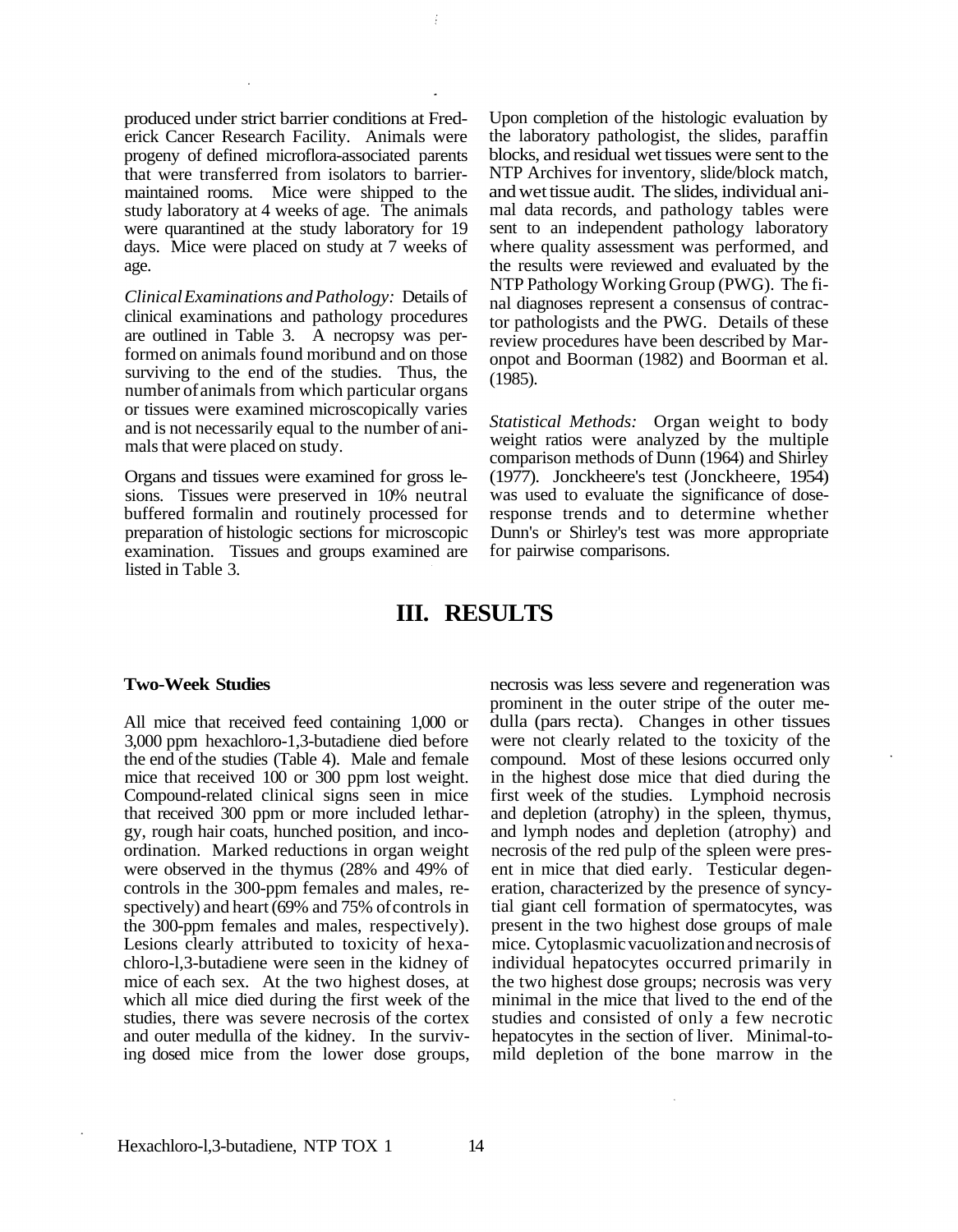| <b>Concen-</b><br>tration<br>(ppm)             | <b>Survival</b><br>(a)                       | $\overline{Initial(b)}$                                                                                  | <b>Mean Body Weights (grams)</b><br>Final (b)                                      | <b>Final Weight</b><br><b>Relative to Controls</b><br>(percent) | Feed<br><b>Consumption</b><br>(c)             | <b>Estimated</b><br><b>Intake Dose</b><br>(d) |
|------------------------------------------------|----------------------------------------------|----------------------------------------------------------------------------------------------------------|------------------------------------------------------------------------------------|-----------------------------------------------------------------|-----------------------------------------------|-----------------------------------------------|
| <b>MALE</b>                                    |                                              |                                                                                                          |                                                                                    |                                                                 |                                               |                                               |
| $\theta$<br>30<br>100<br>300<br>1,000<br>3,000 | 5/5<br>5/5<br>5/5<br>5/5<br>(e)0/5<br>(h)0/5 | $19.0 \pm 0.3$<br>$19.3 \pm 0.4$<br>$19.2 \pm 0.4$<br>$19.0 \pm 0.4$<br>$18.5 \pm 0.4$<br>$19.1 \pm 0.3$ | $21.2 \pm 0.3$<br>$19.3 \pm 0.4$<br>$17.5 \pm 0.5$<br>$16.9 \pm 0.4$<br>(f)<br>(f) | 91.0<br>82.5<br>79.7<br>(f)<br>(f)                              | 118<br>100<br>119<br>133<br>$(g)$ 19<br>(g)8  | 3<br>12<br>40<br>19<br>24                     |
| <b>FEMALE</b>                                  |                                              |                                                                                                          |                                                                                    |                                                                 |                                               |                                               |
| $\theta$<br>30<br>100<br>300<br>1,000<br>3,000 | 5/5<br>5/5<br>5/5<br>5/5<br>(i)0/5<br>(i)0/5 | $16.1 \pm 0.5$<br>$16.2 \pm 0.4$<br>$15.1 \pm 0.4$<br>$15.5 \pm 0.5$<br>$15.2 \pm 0.3$<br>$14.6 \pm 0.4$ | $18.1 \pm 0.6$<br>$16.6 \pm 0.5$<br>$12.5 \pm 0.4$<br>$12.3 \pm 0.6$<br>(f)<br>(f) | 91.7<br>69.1<br>68.0<br>(f)<br>(f)                              | 105<br>159<br>159<br>162<br>(g)30<br>$(g)$ 12 | 5<br>16<br>49<br>30<br>36                     |

|  | TABLE 4. SURVIVAL, MEAN BODY WEIGHTS, AND FEED CONSUMPTION OF MICE IN THE |
|--|---------------------------------------------------------------------------|
|  | <b>TWO-WEEK FEED STUDIES OF HEXACHLORO-1.3-BUTADIENE</b>                  |

(a) Number surviving/number initially in group<br>(b) Initial group mean body weight  $\pm$  standard error of the mean; final refers to the last scheduled body weight measurement.

(c) Grains per kilogram body weight per day, averaged over the 2-week period; not corrected for scatter.

(d) Milligrams per kilogram per day based on average feed consumption (e)Day of death: 4,7,7,7,7<br>(f) No data are reported due to 100% mortality in this group.

 $(g)$  Feed consumption for week 1 only, due to 100% mortality in this group.

(h) Day of death: 4,5,5,6,6

 $(i)$ Day of death: 3,3,4,4,4

(j) Day of death: 3,4,4,5,5

femur was a subtle change characterized by a decrease in hematopoietic cells of the bone marrow. This lesion was observed in two to five male and female mice per dose group in animals given diets containing 300 ppm or more hexachloro-l,3-butadiene.

#### **Thirteen-Week Studies**

One male mouse that received 1 ppm hexachloro-l,3-butadiene died before the end of the study (Table 5). Mean body weights of male mice that received 30 or 100 ppm and female mice that received 100 ppm were lower than those of controls throughout most of the studies (Figure 2). The final mean body weight of male mice that received 30 or 100 ppm was 90% or 84% that of controls. The final mean body weight of females that received 100 ppm was 85% that of controls. In Table 6, only significant organ weight changes are summarized and presented together with the mean body weights at the terminal kill. The most significant dose-related organ weight changes were reductions (up to 26%) of kidney weight in the three highest dose male groups and the highest dose female group. The reduction (12%) of the heart weight of the 100-ppm males may also be of toxicologic significance. No compound-related clinical signs were observed.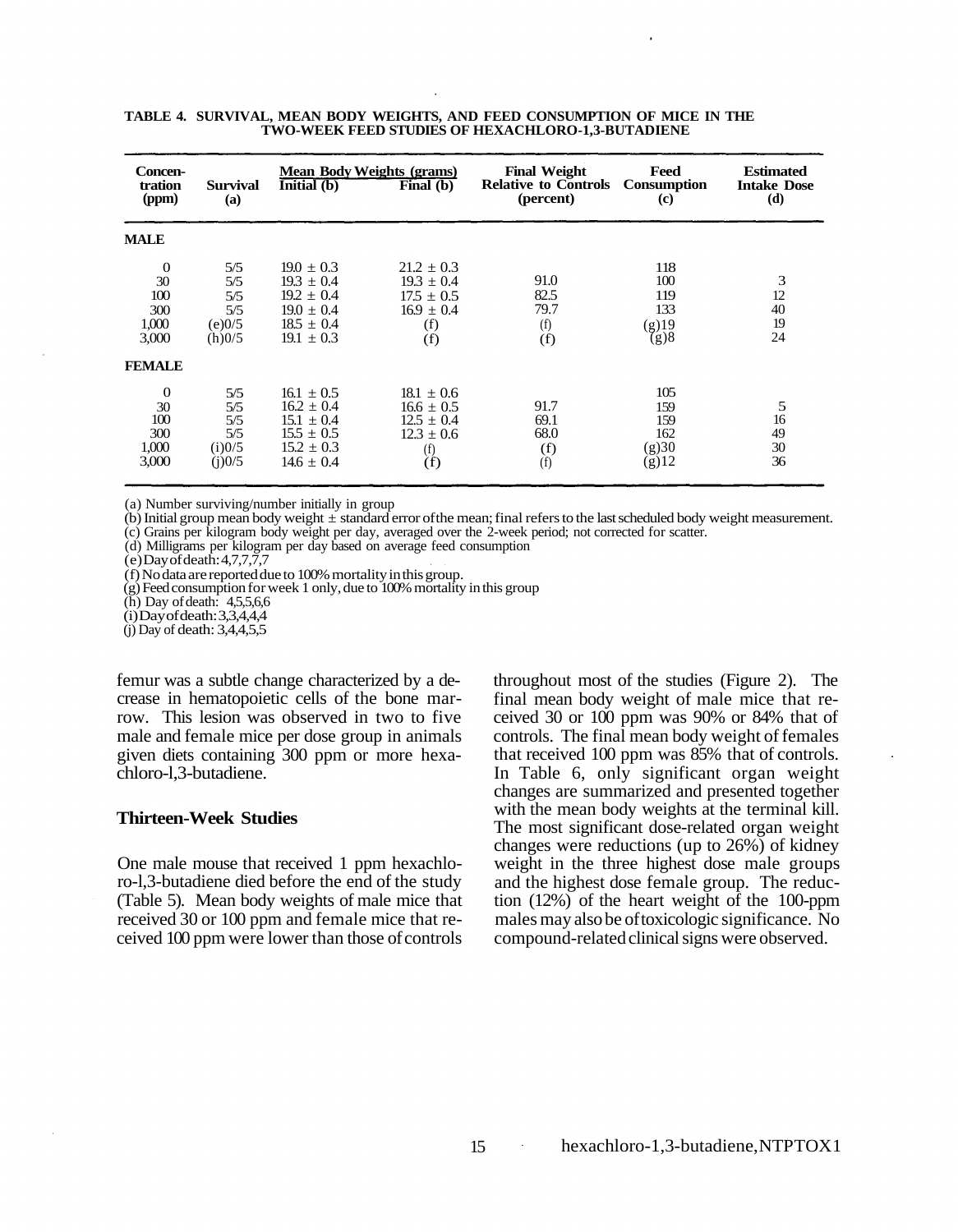| Concen-<br>tration<br>(ppm)                                                 | <b>Survival</b><br>(a)                                     | Initial (b)                                                                                              | Mean Body Weights (crams)<br>Final $(b)$                                                                 | <b>Final Weight</b><br><b>Relative to Controls</b><br>(percent) | Feed<br><b>Consumption</b><br>(c)      | <b>Estimated</b><br><b>Intake Dose</b><br>(d) |
|-----------------------------------------------------------------------------|------------------------------------------------------------|----------------------------------------------------------------------------------------------------------|----------------------------------------------------------------------------------------------------------|-----------------------------------------------------------------|----------------------------------------|-----------------------------------------------|
| <b>MALE</b>                                                                 |                                                            |                                                                                                          |                                                                                                          |                                                                 |                                        |                                               |
| $\boldsymbol{0}$<br>$\mathbf{1}$<br>3<br>$10$<br>30<br>100<br><b>FEMALE</b> | 10/10<br>(e)9/10<br>10/10<br>(f) $10/10$<br>10/10<br>10/10 | $17.8 \pm 0.6$<br>$19.3 \pm 0.4$<br>$19.0 \pm 0.3$<br>$19.0 \pm 0.4$<br>$19.5 + 0.2$<br>$18.7 \pm 0.4$   | $27.2 \pm 1.0$<br>$28.3 \pm 0.7$<br>$29.7 \pm 0.5$<br>$27.2 \pm 0.8$<br>$24.5 \pm 0.5$<br>$22.9 \pm 0.4$ | 104.0<br>109.2<br>100.0<br>90.1<br>84.2                         | 3.2<br>3.5<br>3.5<br>3.5<br>3.6<br>3.5 | 0.1<br>0.4<br>1.5<br>4.9<br>16.8              |
| $\mathbf{0}$<br>$\mathbf 1$<br>3<br>10<br>30<br>100                         | 10/10<br>10/10<br>10/10<br>10/10<br>10/10<br>10/10         | $15.8 \pm 0.3$<br>$16.3 \pm 0.5$<br>$16.5 \pm 0.3$<br>$15.6 \pm 0.4$<br>$16.7 \pm 0.4$<br>$16.0 \pm 0.4$ | $24.0 + 0.5$<br>$23.9 \pm 0.7$<br>$24.8 \pm 0.7$<br>$23.0 \pm 0.2$<br>$24.2 \pm 0.5$<br>$20.4 \pm 0.6$   | 99.6<br>103.3<br>95.8<br>100.8<br>85.0                          | 3.6<br>3.6<br>3.7<br>3.4<br>3.1<br>3.5 | 0.2<br>0.5<br>1.8<br>4.5<br>19.2              |

#### **TABLE 5. SURVIVAL, MEAN BODY WEIGHTS, AND FEED CONSUMPTION OF MICE IN THE THIRTEEN-WEEK FEED STUDIES OF HEXACHLORO-1,3-BUTADIENE**

(a)Number surviving/number initially in group

(b) Initial group mean body weight  $\pm$  standard error of the mean. Subsequent calculations are based on animals surviving to the end of the study; final refers to the last scheduled body weight measurement.<br>(c) Grams per

(f)Includes one missexed animal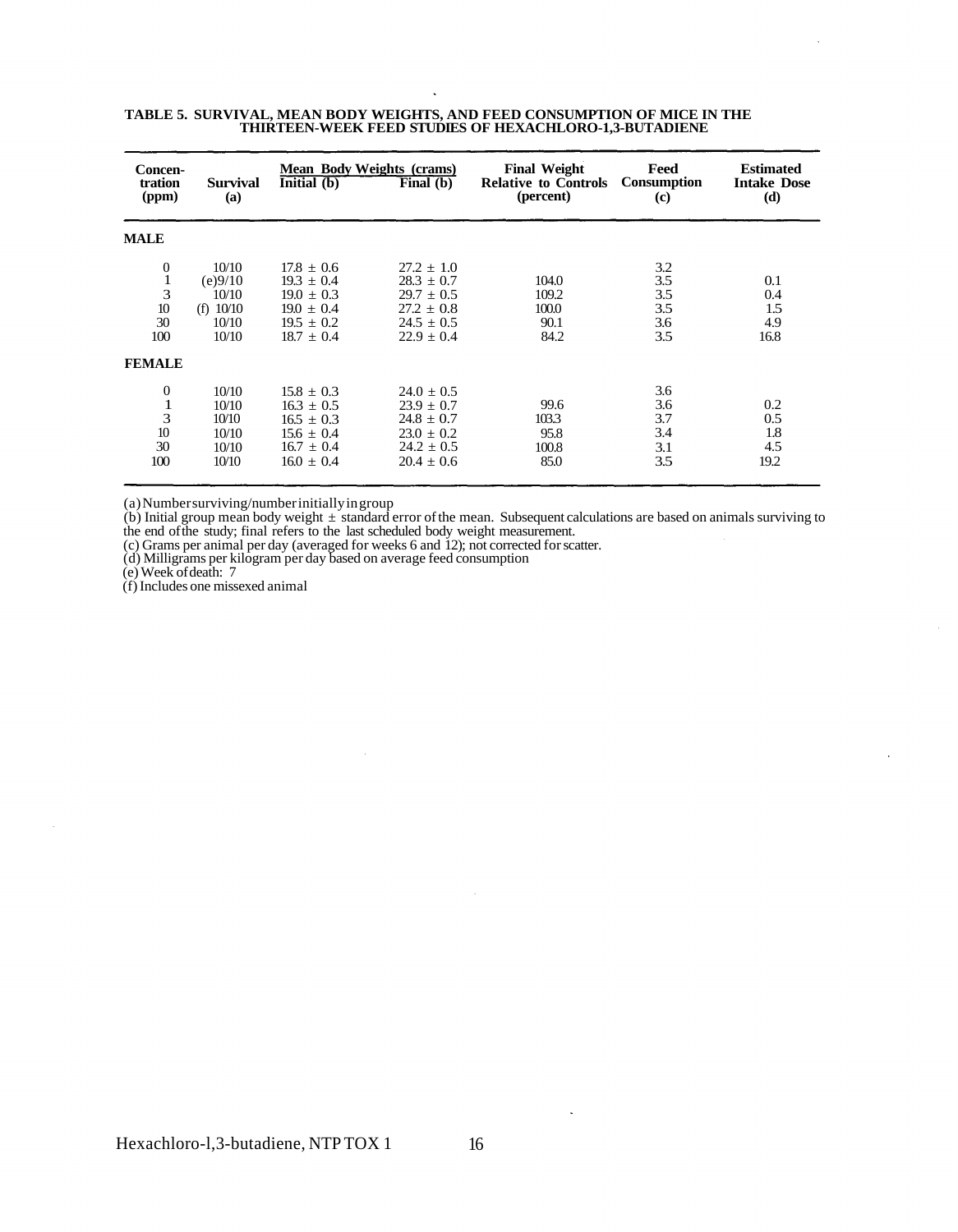

**FIGURE 2. GROWTH CURVES FOR MICE FED DIETS CONTAINING HEXACHLORO-1,3-BUTADIENE FOR THIRTEEN WEEKS** 

17 Hexachloro-l,3-butadiene, NTP TOX 1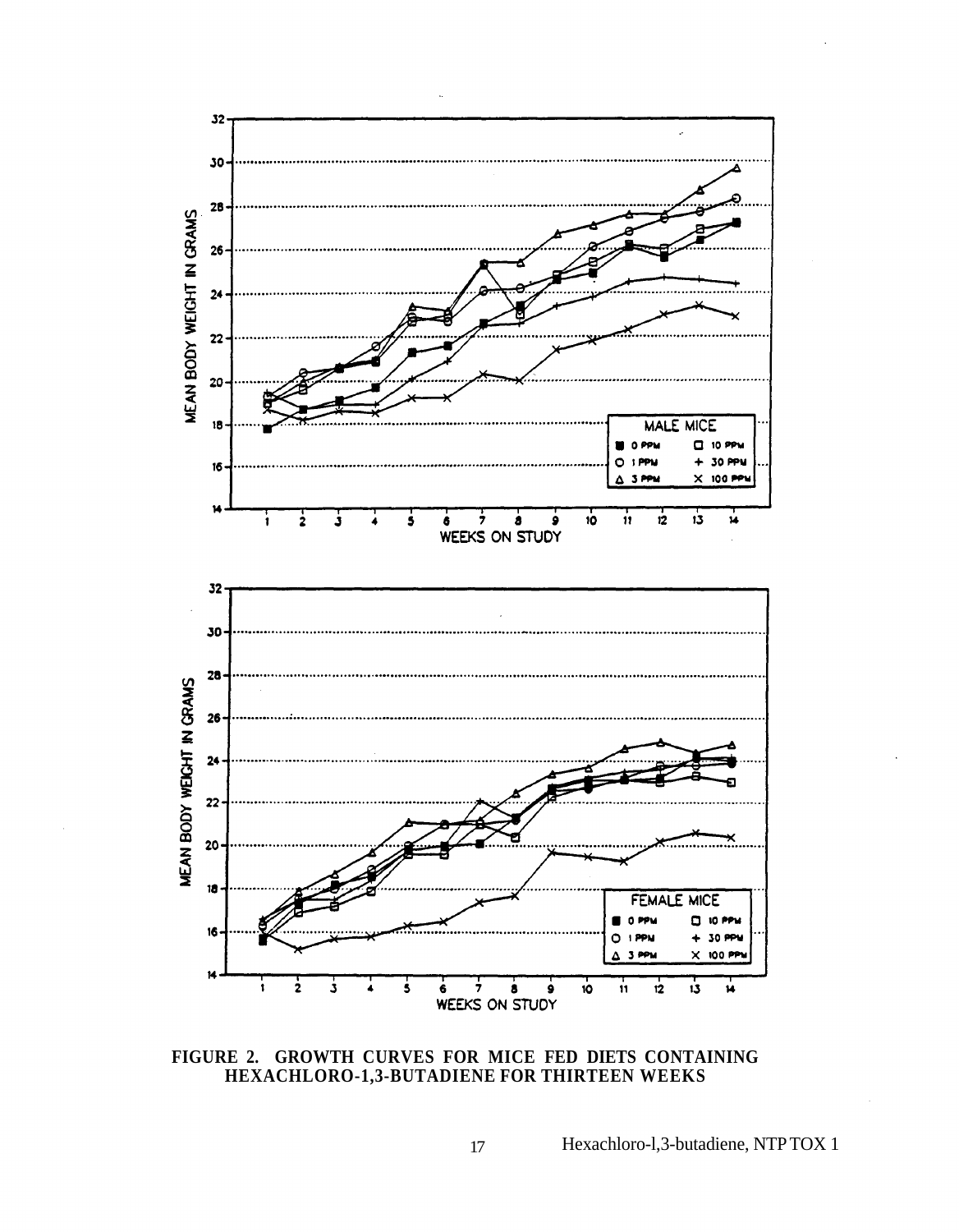|                                                                                                                                                          | <b>Control</b>                                                                                                                                   | 1 ppm                                                                                                                                           | 3 ppm                                                                                                                                           | $10$ ppm                                                                                                                                          | 30 ppm                                                                                                                                          | $100$ ppm                                                                                                                                                |
|----------------------------------------------------------------------------------------------------------------------------------------------------------|--------------------------------------------------------------------------------------------------------------------------------------------------|-------------------------------------------------------------------------------------------------------------------------------------------------|-------------------------------------------------------------------------------------------------------------------------------------------------|---------------------------------------------------------------------------------------------------------------------------------------------------|-------------------------------------------------------------------------------------------------------------------------------------------------|----------------------------------------------------------------------------------------------------------------------------------------------------------|
| <b>MALE</b>                                                                                                                                              |                                                                                                                                                  |                                                                                                                                                 |                                                                                                                                                 |                                                                                                                                                   |                                                                                                                                                 |                                                                                                                                                          |
| Number weighed (b)                                                                                                                                       | 10                                                                                                                                               | 9                                                                                                                                               | 10                                                                                                                                              | 9                                                                                                                                                 | 10                                                                                                                                              | 10                                                                                                                                                       |
| Necropsybodyweight<br>(grains)                                                                                                                           | $27.1 \pm 0.94$                                                                                                                                  | $28.3 \pm 0.75$                                                                                                                                 | $28.9 \pm 0.45$                                                                                                                                 | $27.8 \pm 0.68$                                                                                                                                   | $24.7 \pm 0.47$                                                                                                                                 | **23.5 $\pm$ 0.46                                                                                                                                        |
| <b>Brain</b><br>Absolute<br>Relative<br>Heart<br>Absolute<br>Relative<br>Right kidney<br>Absolute<br>Relative<br>Liver<br>Absolute<br>Relative<br>Spleen | $502 \pm 10.2$<br>$18.6 \pm 0.56$<br>$167 \pm 6.7$<br>$6.2 \pm 0.21$<br>$317 \pm 13.2$<br>$11.7 \pm 0.33$<br>$1,531 \pm 64.0$<br>$56.7 \pm 2.30$ | $513 \pm 14.5$<br>$18.3 \pm 0.84$<br>$164 \pm 4.1$<br>$5.8 \pm 0.17$<br>$324 \pm 6.5$<br>$11.5 \pm 0.24$<br>$1,657 \pm 39.8$<br>$58.8 \pm 1.30$ | $504 \pm 11.4$<br>$17.4 \pm 0.42$<br>$166 \pm 7.3$<br>$5.7 \pm 0.21$<br>$331 \pm 8.1$<br>$11.5 \pm 0.33$<br>$1.632 \pm 64.6$<br>$56.5 \pm 2.35$ | $504 \pm 9.3$<br>$18.2 \pm 0.53$<br>$163 \pm 7.3$<br>$5.9 \pm 0.21$<br>$288 \pm 14.0$<br>**10.3 $\pm$ 0.38<br>$1.670 \pm 51.8$<br>$60.2 \pm 1.58$ | $486 \pm 17.8$<br>$19.9 \pm 1.00$<br>$154 \pm 4.8$<br>$6.3 \pm 0.15$<br>**233 ± 6.5<br>**9.5 $\pm$ 0.18<br>$1,475 \pm 48.4$<br>$59.9 \pm 16.80$ | $506 \pm 6.0$<br>**21.6 $\pm$ 0.28<br>**147 $\pm$ 3.0<br>$6.3 \pm 0.16$<br>**241 $\pm$ 6.4<br>**10.3 $\pm$ 0.15<br>$1.587 \pm 33.0$<br>**67.7 $\pm$ 1.11 |
| Absolute<br>Relative<br>Left testis<br>Absolute<br>Relative                                                                                              | $54 \pm 1.2$<br>$2.0 \pm 0.07$<br>$120 \pm 3.0$<br>$4.5 \pm 0.16$                                                                                | $57 \pm 1.1$<br>$2.0 \pm 0.07$<br>$118 \pm 1.9$<br>$4.2 \pm 0.09$                                                                               | (c) $56 \pm 0.6$<br>(c) $1.9 \pm 0.04$                                                                                                          | **62 $\pm$ 15<br>$*2.3 \pm 0.06$<br>(d) $121 \pm 2.7$<br>(d) 4.3 $\pm$ 0.13                                                                       | $57 \pm 1.6$<br>**2.3 $\pm$ 0.05                                                                                                                | $56 \pm 1.4$<br>**2.4 $\pm$ 0.04<br>$*113 \pm 2.1$<br>$*4.8 \pm 0.08$                                                                                    |
| <b>FEMALE</b>                                                                                                                                            |                                                                                                                                                  |                                                                                                                                                 |                                                                                                                                                 |                                                                                                                                                   |                                                                                                                                                 |                                                                                                                                                          |
| Number weighed                                                                                                                                           | 10                                                                                                                                               | 10 <sup>10</sup>                                                                                                                                | 10                                                                                                                                              | 10                                                                                                                                                | 10                                                                                                                                              | 10 <sup>10</sup>                                                                                                                                         |
| Necropsybody weight<br>(grams)                                                                                                                           | $24.3 \pm 0.47$                                                                                                                                  | $23.5 \pm 0.64$                                                                                                                                 | $25.0 \pm 0.75$                                                                                                                                 | $23.4 \pm 0.27$                                                                                                                                   | $24.6 \pm 0.46$                                                                                                                                 | **20.7 $\pm$ 0.50                                                                                                                                        |
| <b>Brain</b><br>Absolute<br>Relative<br>Right kidney<br>Absolute<br>Relative                                                                             | $517 + 8.7$<br>$21.3 \pm 0.36$<br>$228 \pm 8.9$<br>$9.4 \pm 0.28$                                                                                | $515 \pm 10.1$<br>$22.0 \pm 0.58$<br>$231 \pm 8.0$<br>$9.9 \pm 0.25$                                                                            | $525 \pm 6.9$<br>$21.2 \pm 0.70$<br>$223 \pm 11.4$<br>$8.9 \pm 0.38$                                                                            | $523 + 5.8$<br>$22.4 \pm 0.21$<br>$207 \pm 5.4$<br>$8.8 \pm 0.19$                                                                                 | $529 \pm 10.8$<br>$21.6 \pm 0.26$<br>$209 \pm 6.0$<br>$8.5 \pm 0.14$                                                                            | $527 + 6.7$<br>**25.6 $\pm$ 0.53<br>$*175 + 9.7$<br>$8.4 \pm 0.36$                                                                                       |

#### **TABLE 6. BODY AND ORGAN WEIGHTS OF MICE IN THE THIRTEEN-WEEK FEED STUDIES OF HEXACHLORO-1,3-BUTADIENE** (a)

(a) Mean  $\pm$  standard error in milligrams for absolute weights unless otherwise specified; P values vs. the controls by Dunn's or Shirley's test (Dunn, 1964; Shirley, 1977).<br>(b) Unless otherwise specified

(c)Spleens of eight animals were weighed. (d)Testes of seven animals were weighed. \*P<0.05

\*\*P<0.01

A compound-related increase in renal tubular epithelial regeneration was observed. The regeneration was prominent in the outer stripe of the outer medulla and extended into the medullary rays (pars recta) (Table 7). This was characterized by increased basophilia of the tubular cell cytoplasm and an increased number of nuclei; occasional mitoses were seen in these regenerative cells. The motility of sperm from dosed mice was significantly lower, though not dose related, than that from controls (Table 8). No significant changes were observed in the estrual cyclicity, or the average estrous cycle length.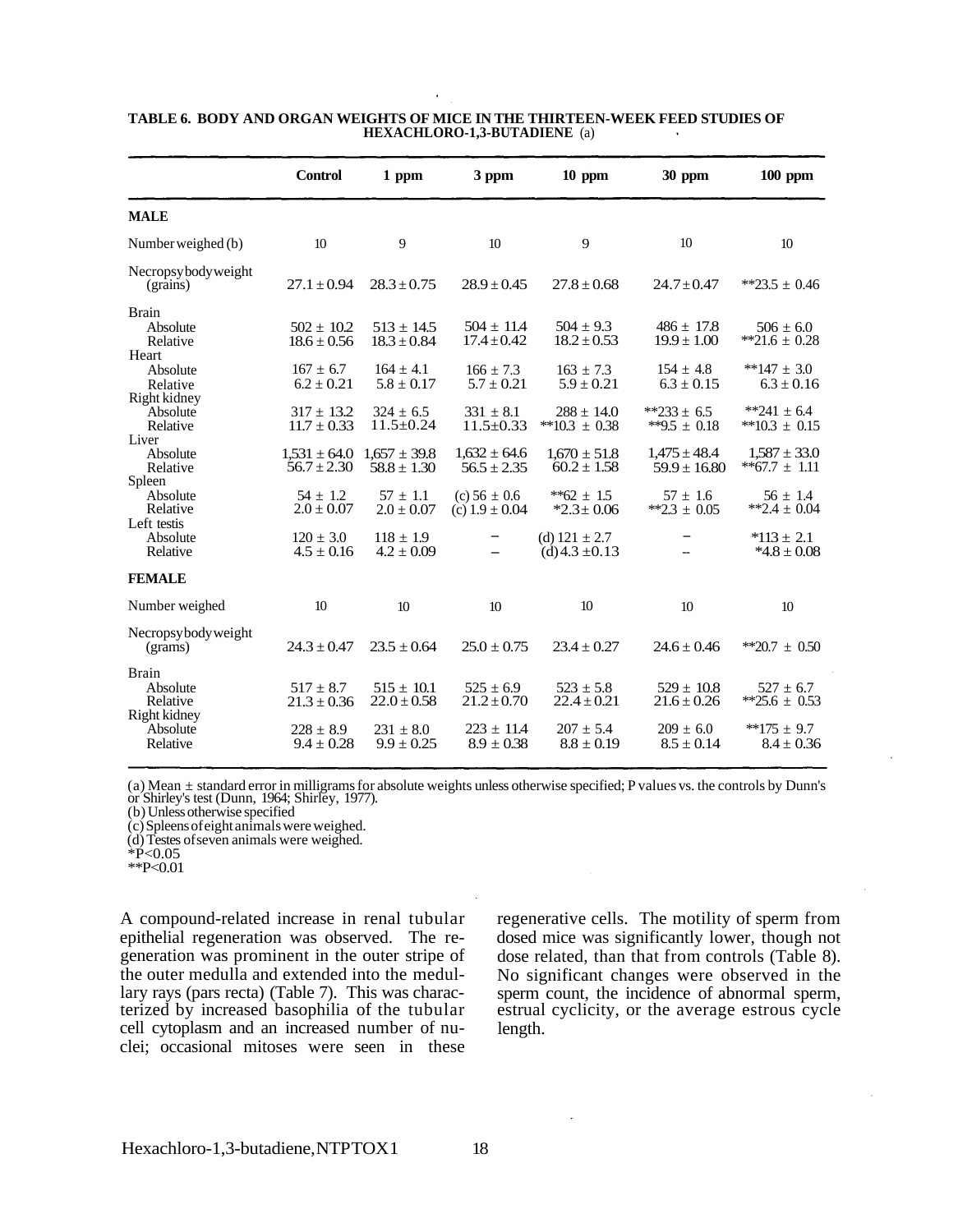| <b>Concentration</b> | Number of Mice with Lesion/Number Examined |        |  |
|----------------------|--------------------------------------------|--------|--|
| (ppm)                | <b>Male</b>                                | Female |  |
| 0                    | 0/10                                       | 0/10   |  |
|                      | 0/10                                       | 1/10   |  |
| 3                    | 0/10                                       | 9/10   |  |
| 10                   | 0/9                                        | 10/10  |  |
| 30                   | 10/10                                      | 10/10  |  |
| 100                  | 10/10                                      | 10/10  |  |

## **TABLE 7. INCIDENCES OF RENAL TUBULAR REGENERATION IN B6C3F1 MICE IN THE THIRTEEN- WEEK FEED STUDIES OF HEXACHLORO-1,3-BUTADIENE**

#### **TABLE 8. REPRODUCTIVE SYSTEM DATA FOR MALE MICE IN THE THIRTEEN-WEEK FEED STUDIES OF HEXACHLORO-1,3-BUTADIENE** (a)

|                                                                                                                                                      | <b>Control</b>                                                               | 1 ppm                                                                            | $10$ ppm                                                                              | $100$ ppm                                                                      |
|------------------------------------------------------------------------------------------------------------------------------------------------------|------------------------------------------------------------------------------|----------------------------------------------------------------------------------|---------------------------------------------------------------------------------------|--------------------------------------------------------------------------------|
| Number examined (b)                                                                                                                                  | 10                                                                           |                                                                                  | 8                                                                                     | 10                                                                             |
| Abnormal sperm (percent)<br>Caudal weight (mg)<br>Right epididymis weight (mg)<br>Sperm density $(10^6/g \text{ cauda})$<br>Sperm motility (percent) | $1.14 \pm 0.079$<br>$17 + 1$<br>$48 + 3$<br>$1.078 \pm 91$<br>$89.4 \pm 151$ | $1.40 \pm 0.115$<br>$17 + 1$<br>$47 + 1$<br>$1.046 \pm 101$<br>**76.9 $\pm$ 2.63 | (c) $1.33 \pm 0.088$<br>$17 + 1$<br>$50 + 2$<br>(c) $1,122 \pm 104$<br>$*77.5 + 1.47$ | $1.30 \pm 0.172$<br>$17 + 1$<br>$46 + 2$<br>$896 \pm 102$<br>**81.3 $\pm$ 1.81 |

(a) Mean ± standard error; P values vs. the controls by Dunn's or Shirley's test (Dunn, 1964; Shirley, 1977). (b) Unless otherwise specified

(c) Nine animals were examined.  $*P<0.01$ 

## **IV. DISCUSSION AND CONCLUSIONS**

#### Two-Week Studies in B6C3F<sub>1</sub> Mice

There were no deaths in the three lowest dose groups; however, retardation of growth was evident in all groups exposed to hexachloro-l,3-butadiene. Whether this effect on growth is chemical related is not clear because of the variability in the measured feed consumption caused by the scattering of feed by mice in these groups. Rather drastic reductions in organ weights (thymus and heart) were probably related primarily to stress and only secondarily to the chemical insult.

Pale kidney cortices noted at necropsy correlated with the renal tubular necrosis seen in all of the mice from the two highest dose groups (i.e., 1,000 and 3,000 ppm). The distribution of the lesions was indicative of an acute toxic effect, with tubular cell necrosis being most prominent in convoluted tubules of the cortex. Convoluted tubules throughout the width of the cortex were affected. No specific segment of the convoluted tubules appeared spared, though not all tubules in each kidney were uniformly affected. Indeed, even in the most severely affected kidneys, some tubules appeared unaffected. Though tubular necrosis was primarily noted in the cortex, necrotic epithelial cells and debris were present in the outer medulla as well. No tubular regeneration was noted in animals from the two highest dose groups, which is consistent with the fact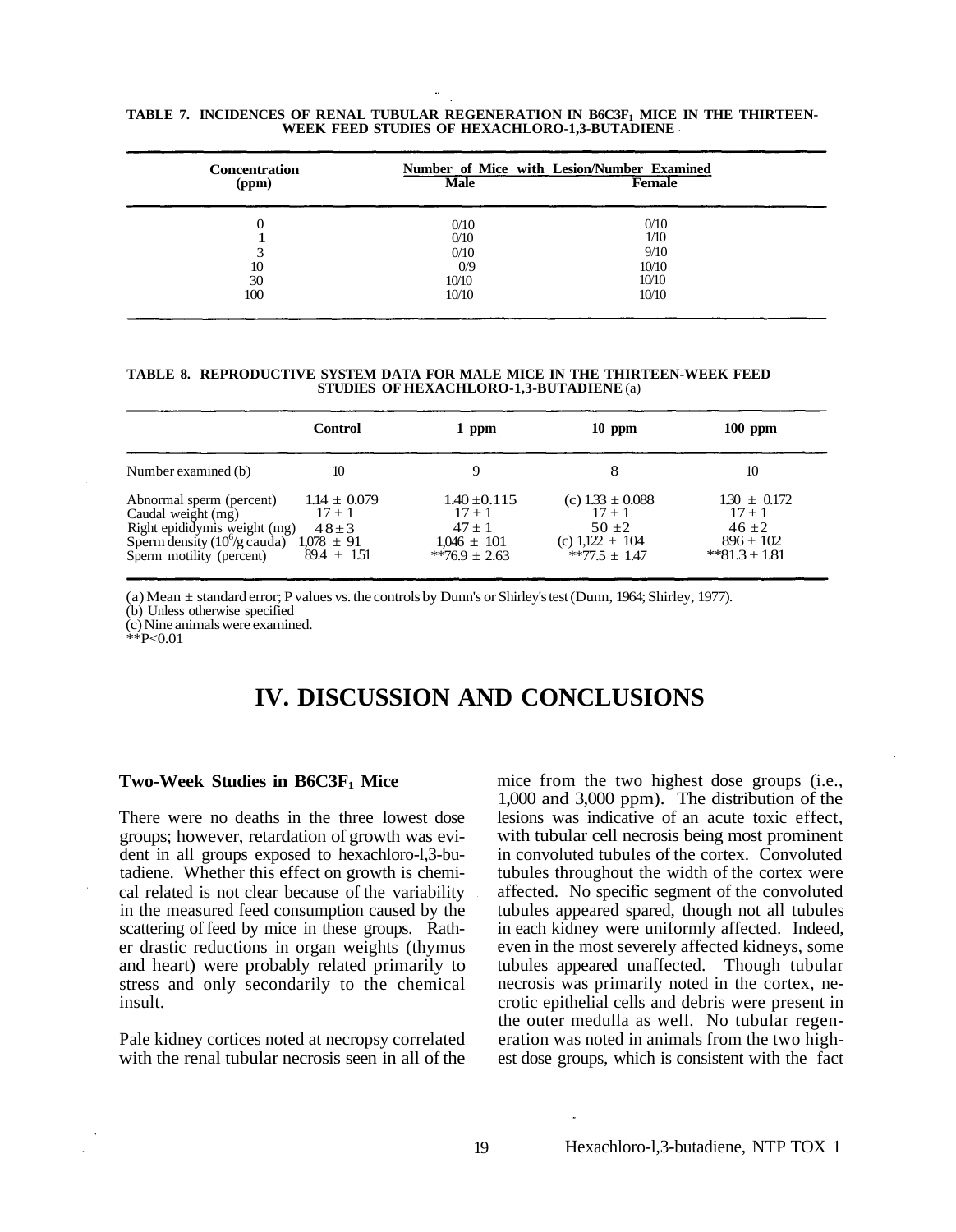that all died or were killed early in the studies. In the lower dose groups, in which all animals lived to the end of the studies, toxicity was evident by the presence of necrosis, but the most striking change was the very prominent tubular cell regeneration. Although the cause of death or a moribund condition in the two highest dose groups was not firmly established, it is reasonable to assume that kidney toxicity and renal failure contributed significantly to the animals' condition.

Hepatocellular cytoplasmic vacuolization and, to a much lesser extent, hepatocellular necrosis were noted grossly as a pale liver in all mice in the 3,000-ppm group and in 8/10 in the 1,000 ppm group. The cytoplasmic vacuolization may be due to inanition in the two highest dose groups. The multifocal individual cell necrosis seen in a few animals in the lower dose groups may have been due to chemical toxicity.

Gross and/or microscopic changes were also noted in the spleen, bone marrow, lymph nodes, thymus, and testis of mice from the two highest dose groups which were found dead or killed in a moribund state before the end of the studies. With the exception of the testis, where degenerative changes were characterized by the presence of giant cells, the lesions of all other tissues may be classified as necrosis or depletion. These effects, though related to chemical administration, are most likely due primarily to stress and only secondarily to the acute toxicity of the chemical.

#### **Thirteen-Week Studies in B6C3F<sub>1</sub> Mice**

No compound-related deaths were observed. A marked reduction of body weight gain was seen in male mice in the 30- and 100-ppm groups and in female mice in the 100-ppm group. Once again, there were no obvious differences in feed consumption among the various groups, thus suggesting a chemical-related growth retardation. In contrast to the extreme reduction in thymus weight in the 2-week studies, the thymus weights of mice in the 13-week studies were comparable in all groups. The most significant dose-related organ weight changes were reductions in kidney weight in the two highest dose groups of males and in the highest dose group of females. A reduction in the heart weight of the 100-ppm males may be of toxicologic significance and may be related to the toxic stress from hexachloro-1,3-butadiene. There were no histologic lesions in the heart.

No gross lesions attributable to hexachloro-1,3 butadiene exposure were noted at necropsy. The only compound-related microscopic lesion observed was tubular regeneration in the renal cortex. This lesion increased in severity with increased dose and was characterized by a diffuse increase in basophilia of the tubular epithelial cytoplasm and by an increase in the number of nuclei. Occasional mitotic figures were also seen. Although kidney lesions in these studies were similar to those noted in the lower dose groups in the 2-week studies, the necrosis accompanying the renal changes in the 2 week studies at 30 and 100 ppm was not evident in these studies. It can be assumed that some adaptation occurred and that the regenerative capacity of kidney tubular epithelium compensated for cell loss as the result of hexachloro-1,3 butadiene toxicity.

Based on the histopathologic evaluation of the kidney, the no-observed-adverse-effect level for male mice may be estimated to be at or slightly below 10 ppm. Such a level was not seen for female mice, even at the lowest exposure level of 1 ppm.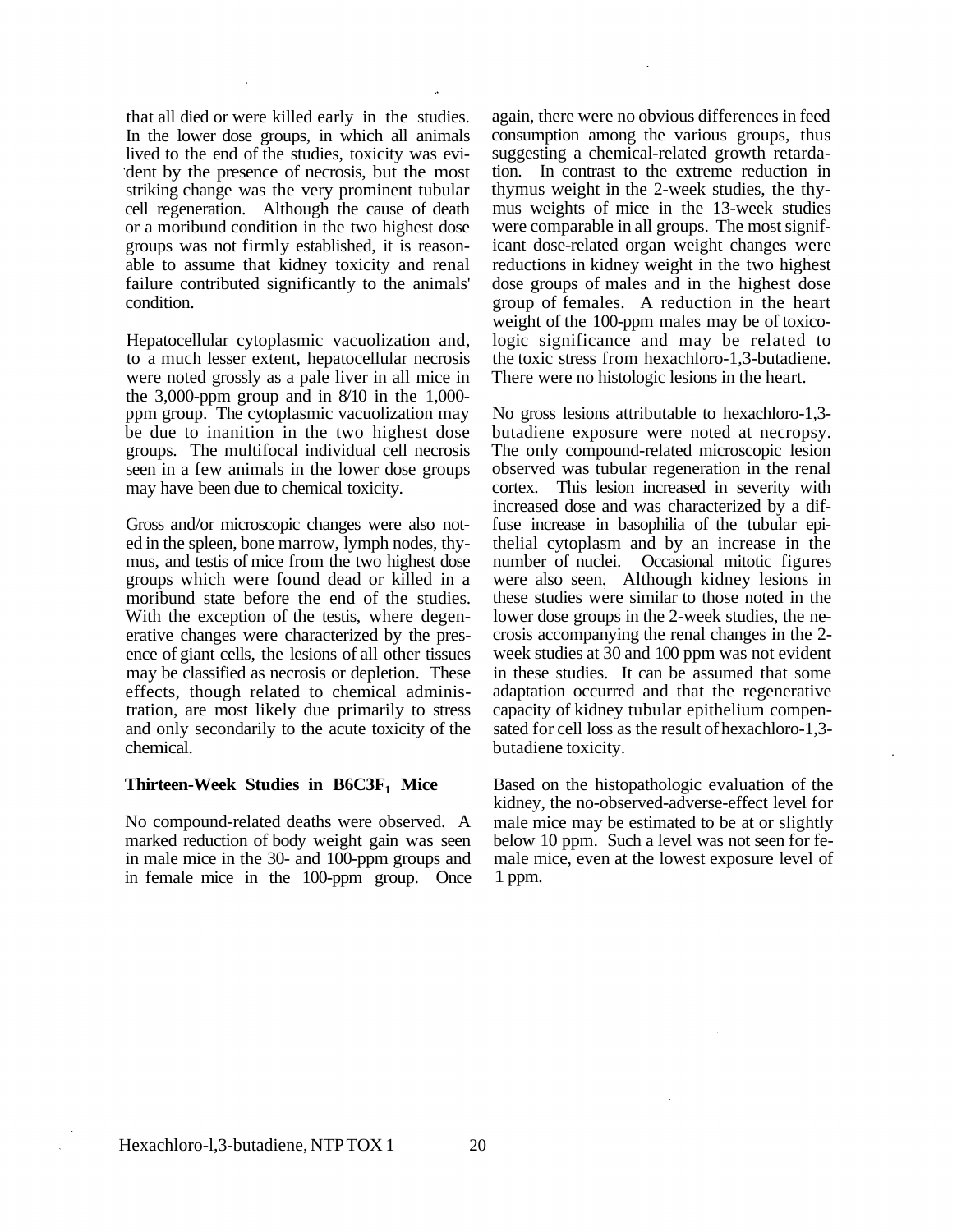## **V. REFERENCES**

1. Anderson, P.M.; Schultze, M.O. (1965) Cleavage of DCVC by an enzyme of bovine origin. Arch. Biochem. Biophys. 109:593-602.

2. Boorman, G.A.; Montgomery, C.A., Jr.; Eustis, S.L.; Wolfe, M.J.; McConnell, E.E.; Hardisty, J.F. (1985) Quality assurance in pathology for rodent carcinogenicity studies. Milman, H.; Weisburger, E., Eds.: Handbook of Carcinogen Testing. Park Ridge, NJ: Noyes Publications, pp. 345-357.

3. The Condensed Chemical Dictionary (1977) 9th ed. Hawley, G.G., Ed. New York: Van Nostrand Reinhold Co., p. 436.

4. Derr, R.F.; Schultze, M.O. (1963) The metabolism of  ${}^{35}S(1,12$ -dichlorovinyl)-L-cysteine in the rat. Biochem. Pharmacol. 12:465-474.

5. Dunn, O.J. (1964) Multiple comparisons using rank sums. Technometrics 6:241-252.

6. Galloway, S.M.; Armstrong, M.J.; Reuben, C.; Colman, S.; Brown, B.; Cannon, C.; Bloom, A.D.; Nakamura, F.; Ahmed, M.; Duk, S.; Rimpo, J.; Margolin, B.H.; Resnick, M.A.; Anderson, B.; Zeiger, E. (1987) Chromosome aberrations and sister chromatid exchanges in Chinese hamster ovary cells: Evaluations of 108 chemicals. Environ. Molec. Mutagen. 10(Suppl. 10):1-175.

7. Gandolfi, A.J.; Nagle, R.B.; Soltis, J.J.; Piescia, F.H. (1981) Nephrotoxicity of halogenated vinyl cysteine compounds. Res. Commun. Chem. Pathol. Pharmacol. 33:249-261.

8. Gehring, P.J.; MacDougall, D. (1971) Review of the Toxicity of Hexachlorobenzene and Hexachlorobutadiene. Dow Chemical Co., Midland, MI.

9. Gulko, A.G.; Zimina, N.I.; Shroit, I.G. (1964) Toxicological study of insecticide hexachlorobutadiene. Vopr. Gig. Sanit. Ozdorovl. Vneshn. Sredy. Kishinev Sb. 128.

10. Harleman, J.H.; Seinen, W. (1979) Shortterm toxicity and reproduction studies in rats with hexachloro-(l,3)-butadiene. Toxicol. Appl. Pharmacol. 47:1-14.

11. Hassall, C.D.; Gandolfi, A.J.; Brendel, K. (1983) Effect of halogenated vinyl cysteine conjugates on renal tubular active transport. Toxicology 26:285-294.

12. Haworth, S.; Lawlor, T.; Mortelmans, K.; Speck, W.; Zeiger, E. (1983) Salmonella mutagenicity test results for 250 chemicals. Environ. Mutagen. Suppl. 1:3-142.

13. International Agency for Research on Cancer (IARC) (1979) IARC Monographs on the Evaluation of Carcinogenic Risk of Chemicals to Humans, Vol. 20. Some Halogenated Hydrocarbons. Lyon, France: World Health Organization, IARC, pp. 179-193.

14. Jaffe, D.R.; Hassall, C.D.; Brendal, K.; Gandolfi, A.J. (1983) In vivo and in vitro nephrotoxicity of the cysteine conjugate of hexachlorobutadiene. J. Toxicol. Environ. Health 11:857 867.

15. Jonckheere, A. (1954) A distribution-free ksample test against ordered alternatives. Biometrika 41:133-145.

16. Jones, T.W.; Gerdes, R.G.; Ormstad, K.; Orrenius, S. (1985) The formation of both a monoand a bis-substituted glutathione conjugate of hexachlorobutadiene by isolated hepatocytes and following in vivo administration to the rat. Chem.-Biol. Interact. 56:251-267.

17. Kociba, R.J.; Keyes, D.G.; Jersey, G.C.; Ballard, J.J.; Dittenber, D.A.; Quast, J.F.; Wade, C.E.; Humiston, C.G.; Schwetz, B.A. (1977) Results of a two year chronic toxicity study with hexachlorobutadiene in rats. Am. Ind. Hyg. Assoc. J. 38:589-602.

18. Maronpot, R.R.; Boorman, G.A. (1982) Interpretation of rodent hepatocellular proliferative alterations and hepatocellular tumors in chemical safety assessment. Toxicol. Pathol. 10:71-80.

19. Murzakaev, F.G. (1963) Toxicity data for hexachlorobutadiene and its intermediates. Farmakol. Toksikol. 26:750.

 $\sim$   $\sim$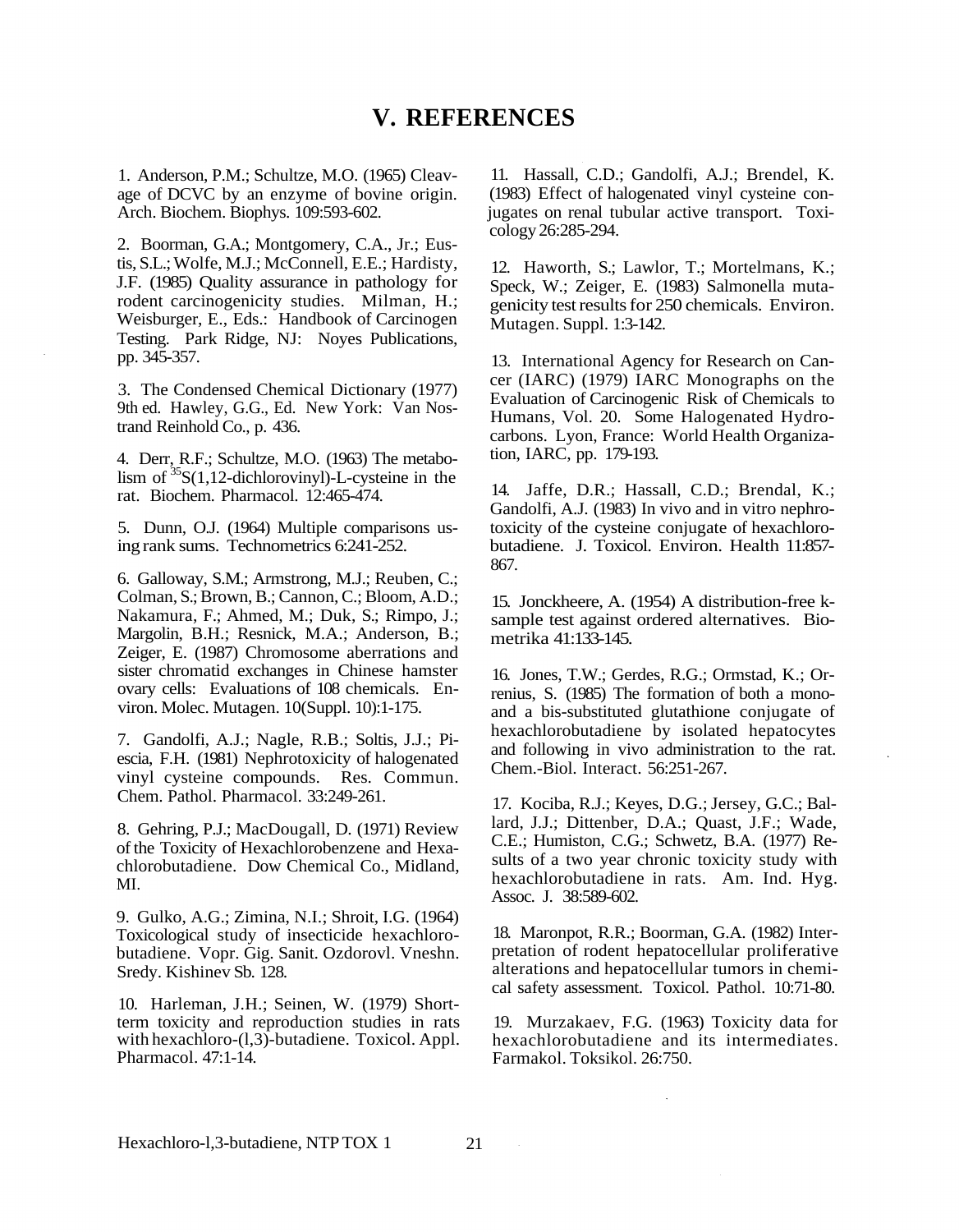20. Nash, J.A.; King, L.J.; Lock, E.A.; Green, T. (1984) The metabolism and disposition of hexachloro-l,3-butadiene in the rat and its relevance to nephrotoxicity. Toxicol. Appl. Pharmacol. 73:124-137.

21. Poteryaeva, G.E. (1966) Effect of hexachlorobutadien on the offspring of albino rats. Gig. Sanit. 31:331-335.

22. Reichert, D.; Schutz, S. (1986) Mercapturic acid formation in an activation and intermediary step in the metabolism of hexachlorobutadiene. Biochem. Pharmacol. 35:1271-1275.

23. Reichert, D.; Schutz, S.; Metzler, M. (1985) Excretion pattern and metabolism of hexachlorobutadiene in rats. Biochem. Pharmacol. 34:499-505.

24. Sadtler Standard Spectra. IR No. 3229; UV No. 956. Philadelphia: Sadtler Research Laboratories.

25. Shirley, E. (1977) A non-parametric equivalent of Williams' test for contrasting increasing dose levels of a treatment. Biometrics 33:386 389.

26. Theiss, J.C.; Stoner, G.D.; Shimkin, M.B.; Weisburger, E.K. (1977) Test for carcinogenicity of organic contaminates of United States drinking waters by pulmonary tumor response in strain A mice. Cancer Res. 37:2717-2720.

27. U.S. Environmental Protection Agency (USEPA) (1975) Survey of Industrial Processing Data, Task I-Hexachlorobenzene and Hexachlorobutadiene Pollution from Chlorocarbon Processing. PB-243641. Springfield, VA: National Technical Information Service.

28. U.S. Environmental Protection Agency (USEPA) (1980) Ambient Water Quality Criteria for Hexachlorobutadiene. PB-81-117640. Springfield, VA: National Technical Information Service.

29. Wild, D.; Schutz, S.; Reichert, D. (1986) Mutagenicity of the mercapturic acid and other S-containing derivatives of hexachloro-l,3-butadiene. Carcinogenesis 7:431-434.

30. Wolf, C.R.; Berry, P.N.; Nash, J.A.; Green, T.; Lock, E.A. (1984) Role of microsomal and cytosolic glutathione S-transferases in the conjugation of hexachloro-l:3-butadiene and its possible relevance to toxicity. J. Pharmacol. Exp. Ther. 228:202-208.

31. Woodruff, R.C.; Mason, J.M.; Valencia, R.; Zimmering, S. (1985) Chemical mutagenesis testing in *Drosophila.* V. Results of 53 coded compounds tested for the National Toxicology Program. Environ. Mutagen. 7:677-702.

32. Yang, R.S.H. (1988) Hexachloro-l,3-butadiene: Toxicology, metabolism, and mechanisms of toxicity. Rev. Environ. Contam. Toxicol. 101:121-137.